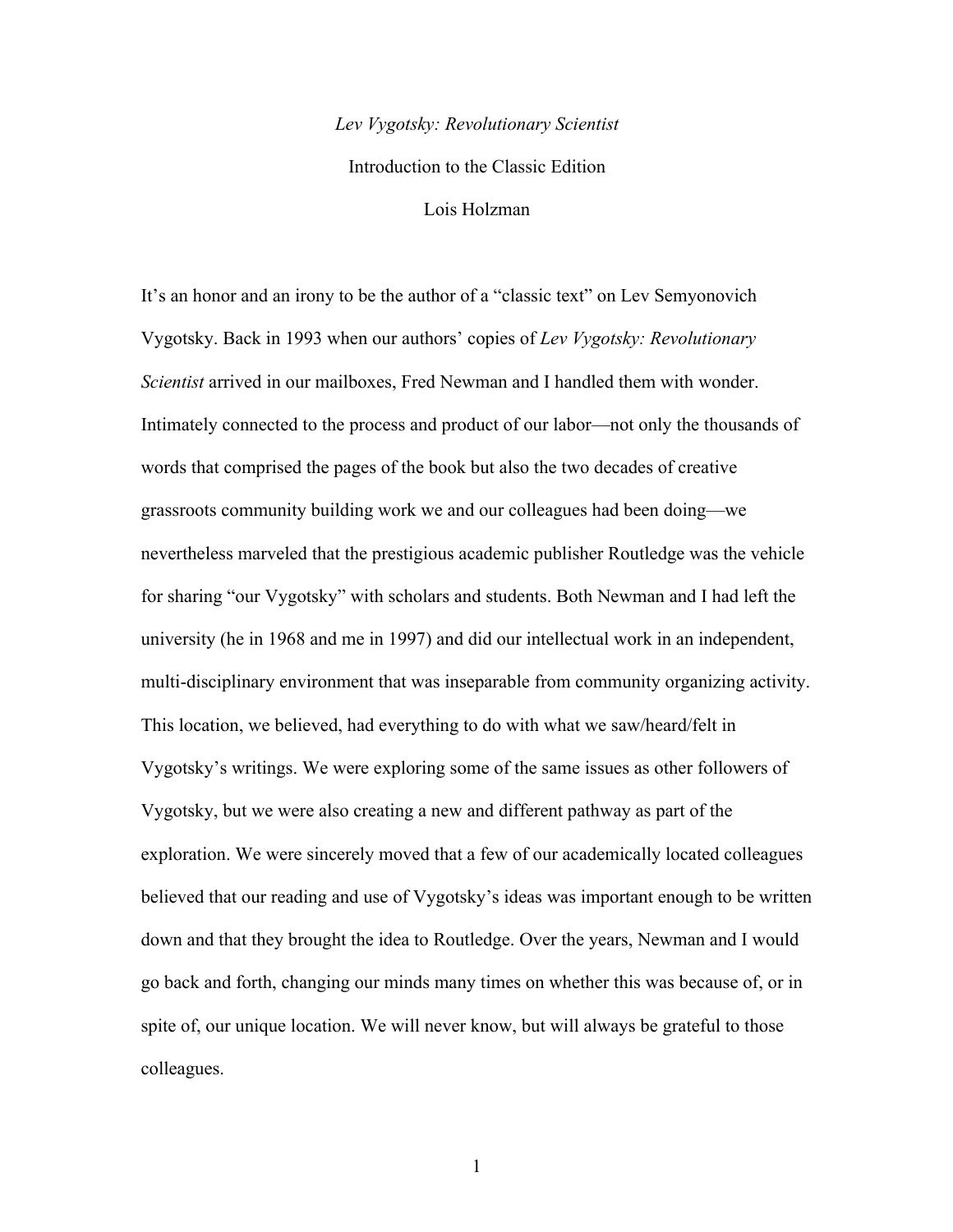I write this introduction for the classic edition of *Lev Vygotsky: Revolutionary Scientist* without my co-author Fred Newman, who passed away in July 2011. It would have been all the richer had we been able to write this together. I miss his insight, provocations and humor. And I will miss—when copies of the new classic edition arrive in our mailboxes—marveling at its existence with him, just as we did 20 years ago.

So much has changed in the world since 1993! To merely make mention of the transformations in the politics, economy, culture, social structure and psychology of the earth's seven billion people would double the pages of this book. Since I cannot and do not want to do that, I ask for your help in historically situating the pages that follow. What I can do is give a sense of Vygotsky's changing position and the role he has played and could play in the current moment of human history. I invite you to let your mind wander as you read, to bring the world in.

Unlike in 1993, it's safe to say that today Vygotsky has at least name recognition in all areas of education, in the social sciences and much of the humanities. Interest in Vygotskian ideas has dramatically increased among scholars and researchers in areas of psychology where he was previously unknown, such as psychotherapy and social psychology. Within education, we find Vygotskian-influenced philosophies, curricula and methods in technology, math, science, the arts, literacy, second languages learning, diversity and multiculturalism—and afterschool and informal learning. Among practitioners, too, there is a thirst for the reenergizing that Vygotsky's approach brings to mental health workers, social work practitioners, physicians and nurses, youth workers, arts-based community organizations, and organizational psychology consultants. The interest is international; the Vygotskian tradition of the English-speaking countries,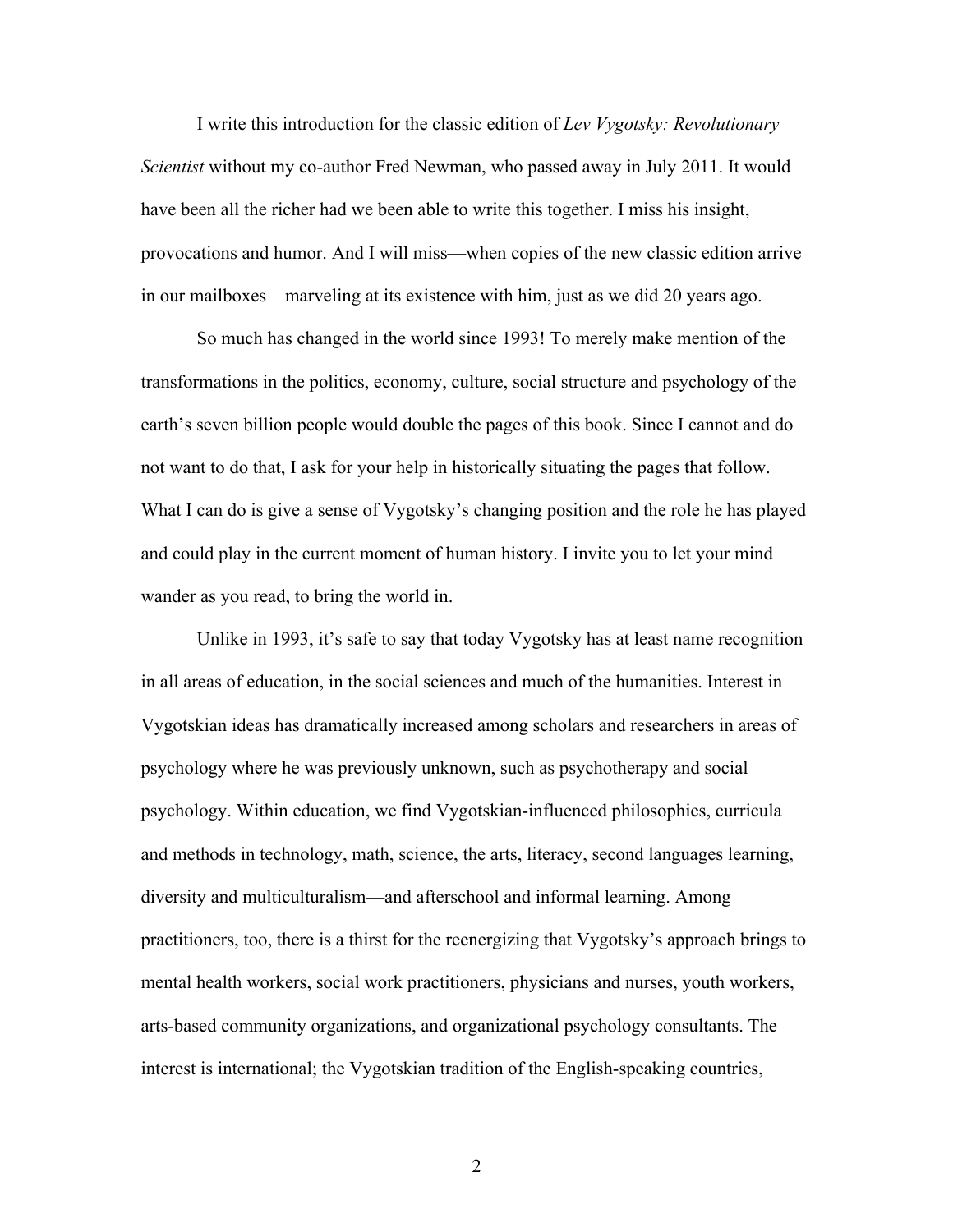countries in Europe, Brazil, Japan, and Russia is augmented by emerging Vygotskians in other countries, including China, India and countries in Africa and Latin America. Increasingly, international conferences devoted in whole or in part to Vygotsky and Vygotsky-influenced work bring these diverse elements together.

The amount of published works by Vygotsky has more than doubled, with six volumes of his collected works now available in English, several other edited volumes of collected papers, translations into dozens of languages, and projects underway to release all of his unpublished manuscripts and lecture notes. The number of books about Vygotsky has also greatly increased. I couldn't find an exhaustive database search for all languages and have not created one myself, but even a limited Amazon search was impressive. Since 1993, forty-two English-language books with Vygotsky *in the title* are available from Amazon. $<sup>1</sup>$ </sup>

As a player in this global swirl of activity, I am grateful to have the opportunity to examine anew Newman's and my book, the ideas it presents, the practices that inspired it, and speculate on its current relevance in the very changed political landscape of the second decade of the  $21<sup>st</sup>$  century.

When first published, *Lev Vygotsky: Revolutionary Scientist* (*LVRS)* had some features unique to discussions of Vygotsky at the time. For one thing, the book presented Vygotsky as a Marxist methodologist, both locating him in his historical period of the early years of the Soviet Union and delineating how his life and writings were contributing to new psychologies in our historical period. In doing so, Newman and I were not joining into debates about whether Vygotsky was or was not a Marxist; we were convinced that he was, and that separating his science from his revolutionariness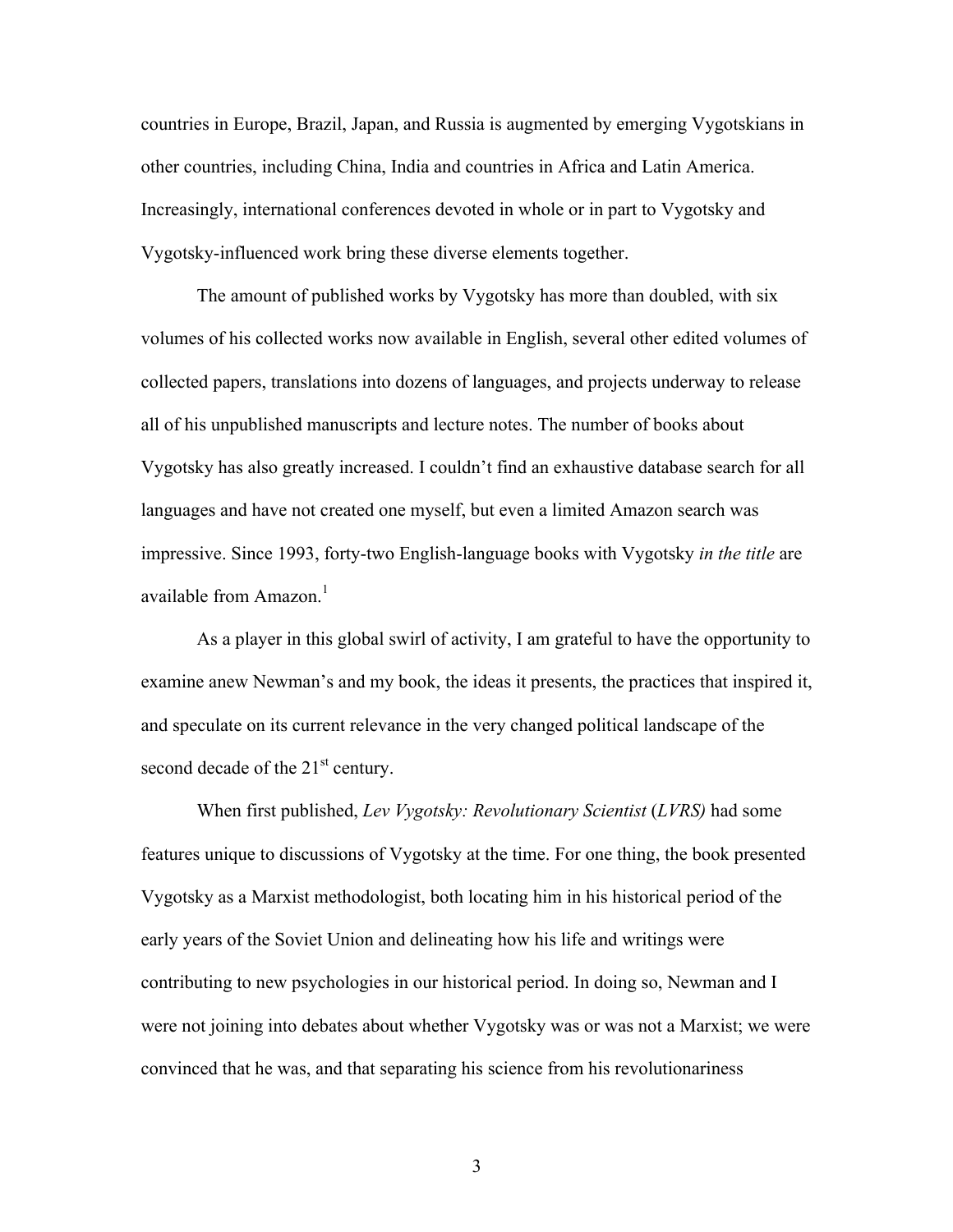distorted both. We wanted to show a Vygotsky closely aligned methodologically with the historical-materialist Marx, struggling to *create* method as dialectical activity (what Vygotsky referred to as his "search for method...simultaneously the tool and the result of study", (Vygotsky, 1978, p. 65). We coined the term "tool-and-result" methodology to emphasize the radical break Vygotsky was trying to make with the conventional conception of method as applied and instrumental, which we dubbed "tool for result."

In making this radical break with the psychology of his time, Vygotsky brought Marx's insights to bear on the practical question of how human beings learn and develop.<sup>2</sup> We saw in Vygotsky's psychology that the unique feature of human individual, cultural and species development is human activity, which is qualitative and transformative (unlike behavior change, which is particularistic and cumulative). Human beings do not merely respond to stimuli, acquire societally determined and useful skills, and adapt to the determining environment. The uniqueness of human social life is that we ourselves transform the determining circumstances. Human development is not an individual accomplishment but a *socio-cultural activity*. *LVRS* presents Vygotsky as a forerunner to what we later dubbed "a new psychology of becoming," in which people experience the social nature of their existence and the power of collective creative activity in the process of making new tools for growth (Holzman, 2009).

Our understanding of Vygotsky's conception of method as dialectical tool-andresult led us to three of Vygotsky's insights that had received little attention.

First was his unconventional view of how development and learning are related. Rejecting the view that learning depends on and follows development, Vygotsky conceptualized learning and development as a dialectical unity in which learning is ahead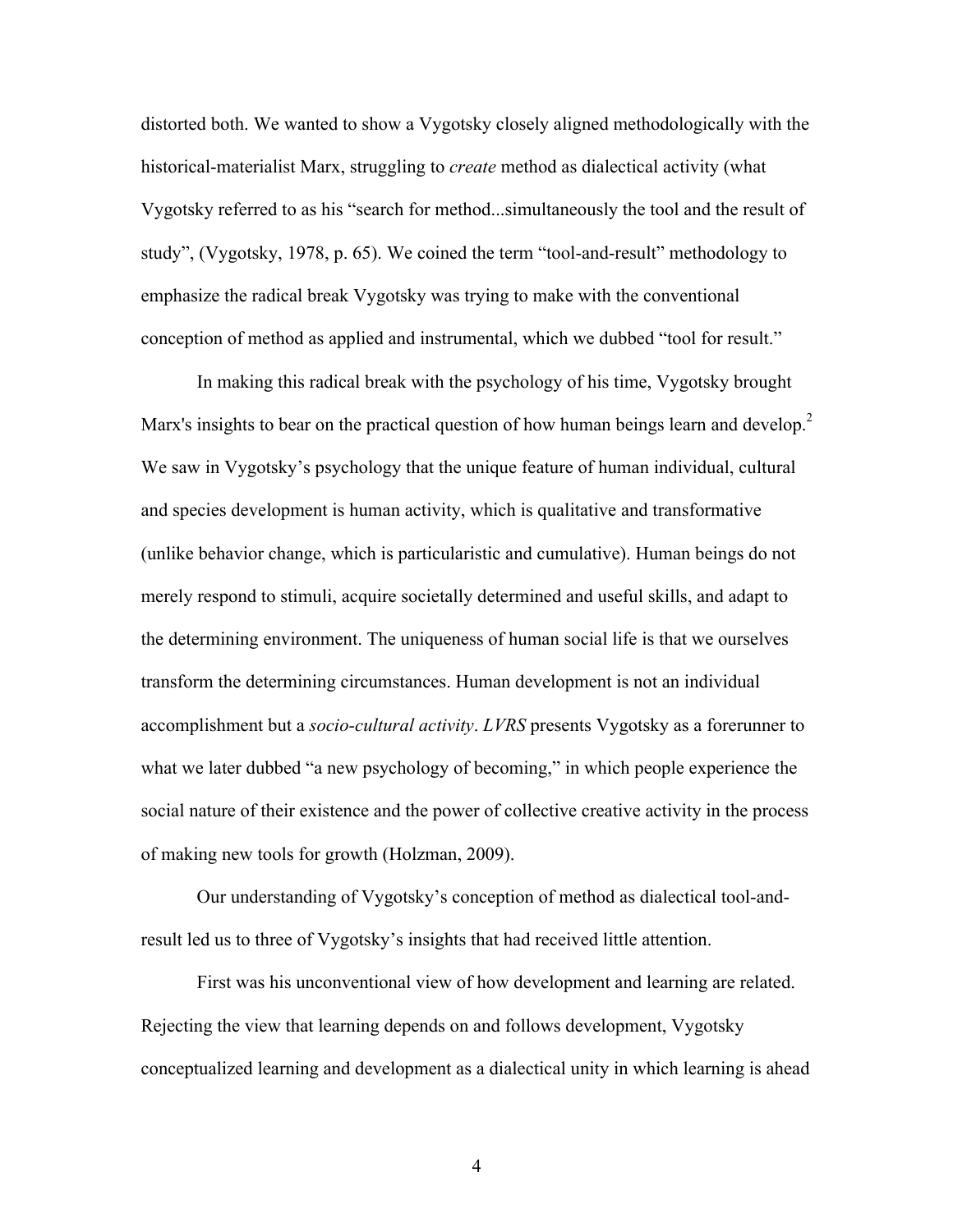of or leads development: "Instruction is only useful when it moves ahead of development. When it does, it impels or wakens a whole series of functions that are in a stage or maturation lying in the zone of proximal development" (1987, p. 212). Newman and I came to understand "learning-leading-development" (or "learning-and-development" both being shorthands for Vygotsky's conception) as an important advance in bringing Marx's dialectical conception of activity to psychology. As we understood it, Vygotsky was not saying that learning literally comes first, or that it leads development in a linear or temporal fashion. He was saying that as social-cultural, relational activities, learning and development are inseparable; they are a unity in which learning is connected to and leads —dialectically, not linearly—development. Learning and development co-generate each other. To us, this meant that attention must be paid to understanding the kinds of environments that create and support this co-generation, and how such environments differ from those that do not—including environments that divorce development from learning and have acquisitional learning as their goal, i.e., most schools (Holzman, 1997).

We saw such a developmental environment in Vygotsky's descriptions of how very young children become speakers of a language, where babies and their caretakers are engaged in the tool-and-result activity of creating the environment and the learningand-development at the same time through their language play. We saw a glimpse of what the dialectical process of being/becoming looks like—how very young children are related to simultaneously as who they are (babies who babble) and who they are not/who they are becoming (speakers), and that this is how they develop as speakers/learn language. Newman and I believed this was a revolutionary discovery that, if embraced, could transform how psychologists understand the process of human development and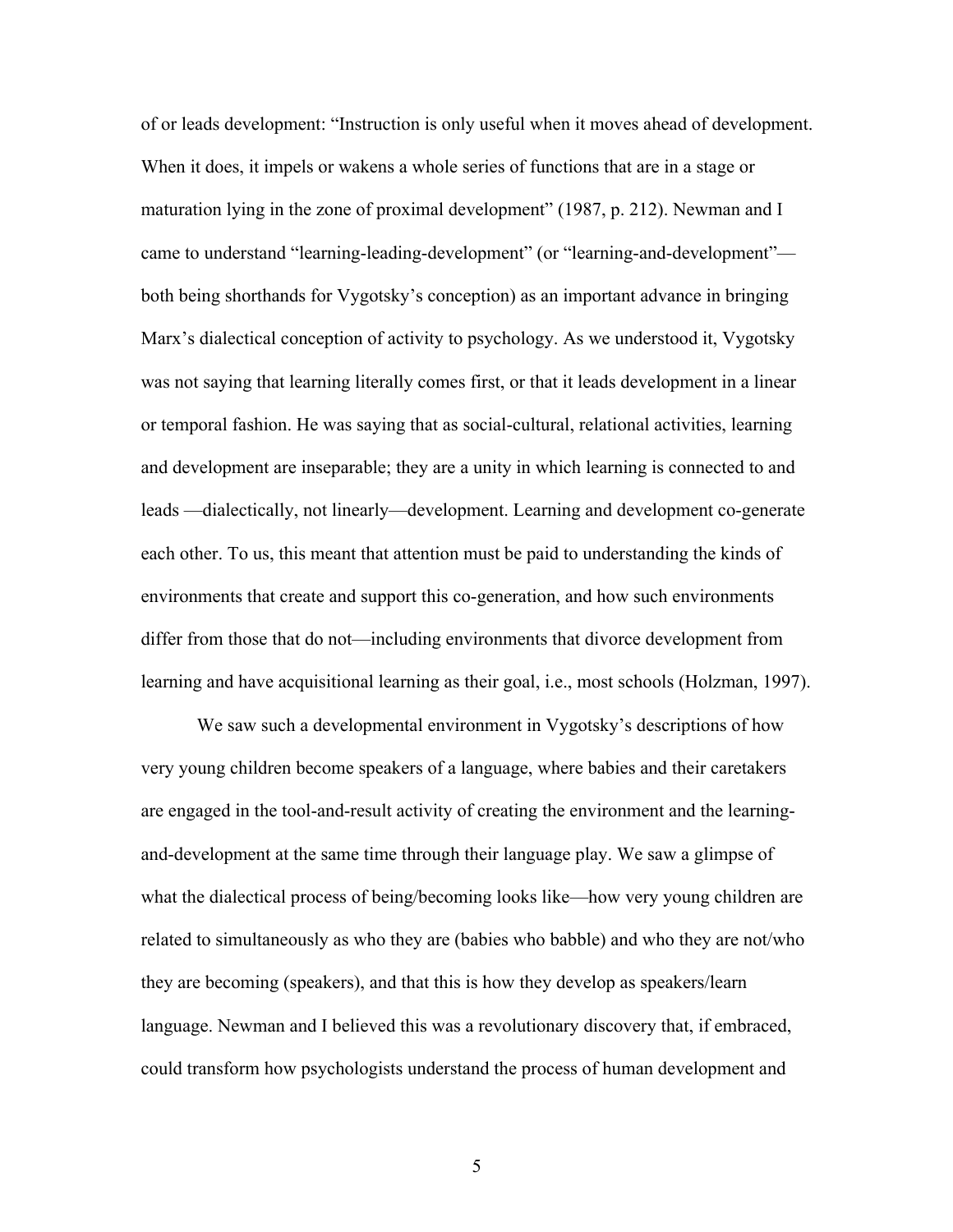how they and educators relate to the learning lives not just of children, but of adults as well. In this way, *LVRS* presented Vygotsky as a developmentalist, in contrast to the nearly universal emphasis on learning (specifically, school learning) of Vygotskian research and commentary at the time.

Thinking and speaking was another area we mined for Vygotskian insight. Both Newman and I were deeply interested in language and meaning (he from studying the philosophy of language and I from studying linguistics). We found Vygotsky's challenge to the received wisdom that language expresses thought brilliant and remarkably contemporary: "Speech does not merely serve as the expression of developed thought. Thought is restructured as it transformed into speech. Thought is not expressed but completed in the word" (Vygotsky, 1987, p. 251). For us, this was another instance of Vygotsky's dialectical understanding of human activity. We synthesized this understanding with that of the philosopher Wittgenstein, whom Newman had studied extensively. Vygotsky's "speaking completing thinking" was, to us, a Wittgensteinian "form of life" (Wittgenstein, 1958, pp. 11, para. 23). We expanded the concept of "completion" to other people; others could "complete" for you. Looping back to how very young children become speakers of a language with and through others, we posited that caretakers "complete" babbling babies, and that the babies creatively imitate their completers. We drew out the implications of this Vygotskian insight for how to create learning-and-development opportunities throughout the life span, including for settings that Vygotskians had not taken his ideas, such as the therapy room and the boardroom.

*LVRS* also drew attention to Vygotsky's understanding of the role of play in child development and expanded on the significance of play for development in adolescence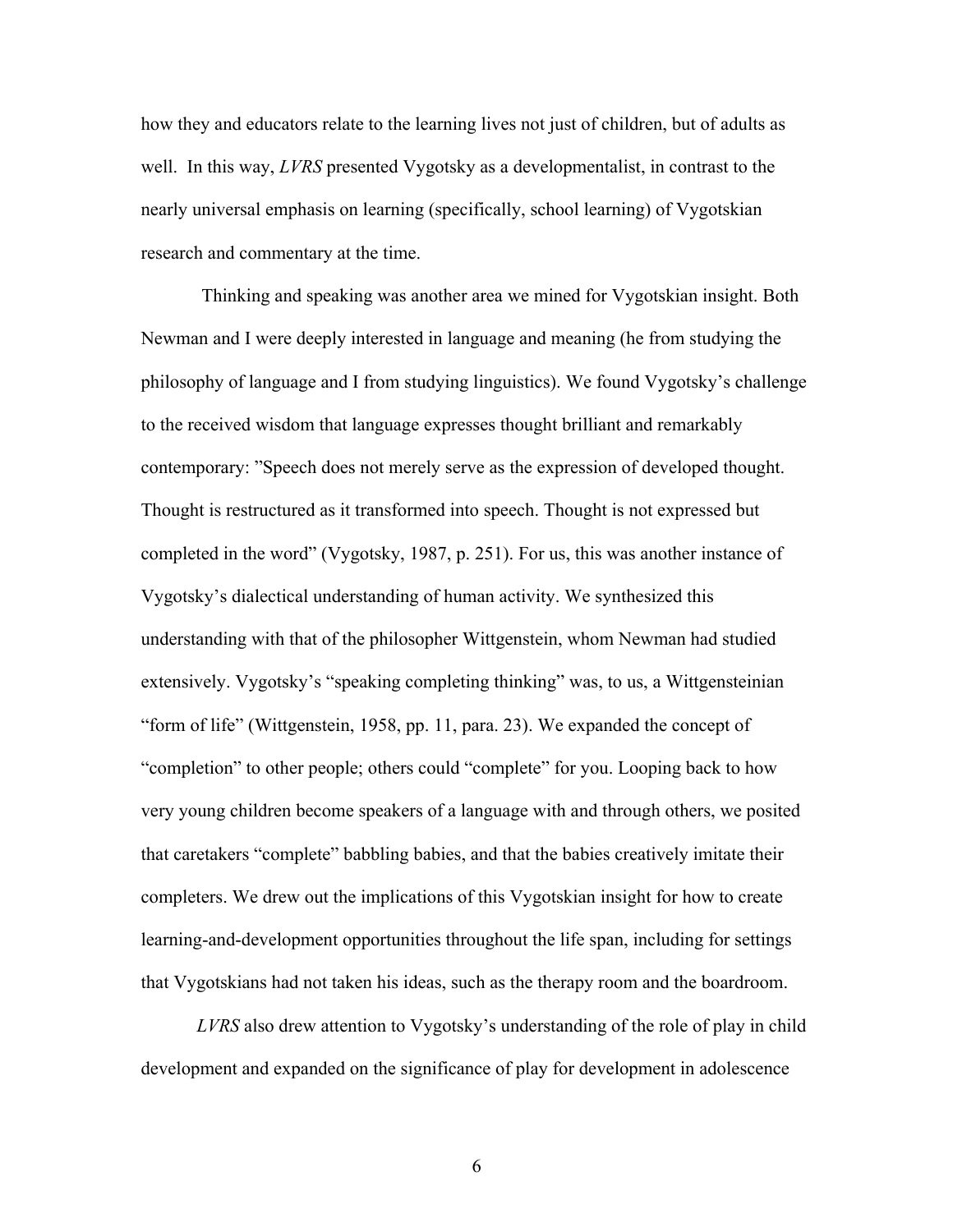and adulthood. That Vygotsky wrote little about play didn't matter to Newman and me, for what he wrote seemed to us extraordinarily important, whether about young children's free play of fantasy and pretense, or the more structured and rule-governed playing of games that becomes frequent in later childhood. Of special significance to us was the following: "In play a child always behaves beyond his average age, above his daily behavior; in play it is as though he were a head taller than himself" (Vygotsky, 1978, p. 102). We grappled with what "a head taller" could mean. Where we landed was that it was a metaphor for the being/becoming dialectic of human development. Arriving there involved us in examining theatrical performance as having a similar dialectical quality: actors are simultaneously who they are and other than who they are. Newman and I came to understand performance (a form of "our Vygotsky's" play) as a new ontology: that human beings perform—and perform our development—was what, in our view, psychologists needed to embrace.3 This became not only the topic of our subsequent investigations and writings but simultaneously the direction our practices and those of our colleagues took in therapeutic, educational and cultural projects (Holzman, 1997, 2009; Holzman & Newman, 2012; Newman, 2008; Newman & Holzman, 1997, 2006/1996).

I hope that this brief summary and the expansions and updates to follow might guide readers through the terminology and sometimes dense prose Newman and I created in *LVRS*. The English language is quite static, spatio-temporal and "thingified"—offering great challenges to those committed to process, movement, monism, unity, simultaneity and dialectical relationship. We took the liberty to play with the written word and create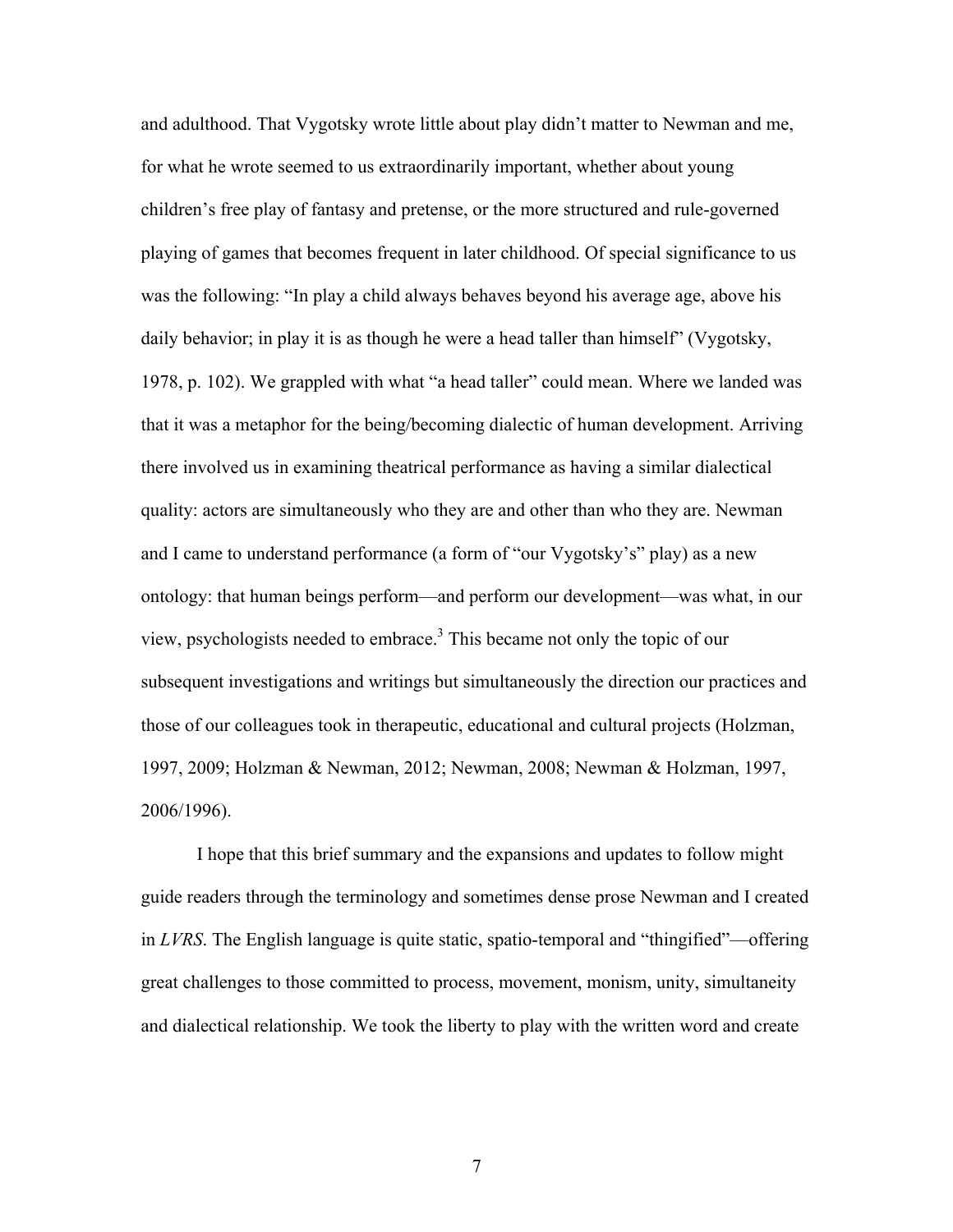new phraseology. If it's not always understandable, perhaps it at least draws attention to how language can limit —or expand—what we can see and how we think.

Vygotsky's Expanding Influence

Over the past two decades psychology has struggled to re-create itself in a rapidly and unpredictably changing world. It has carved out two, often competing, pathways to keep itself relevant. One pathway continues an alignment with the natural and physical sciences, evidenced by psychology's partnering with brain research, cognitive science and behavioral health, and by its adoration and promotion of quantitative, "evidencebased" methodologies. The other pathway takes psychology in a cultural direction, evidenced by collaborations and research with artists, the advent of creativity studies, and the development of new qualitative methodologies, some designed as direct challenges to psychology's insistence on objectivity. Among those taking this direction are psychologists and educators who have developed a keen interest in play, performance and group or ensemble process, and the role these human activities play in human development, learning and quality of life. Concepts and methods originating in Vygotsky and emanating from contemporary socio-cultural (and/or cultural historical) psychology have influenced both pathways.

Other developments in psychology have opened up space for Vygotskian ideas. By the 1990s, the "linguistic turn" in philosophy had come to psychology and the other social sciences. This movement made language the central focus of philosophical investigations, because language was now seen as constituting or constructing what is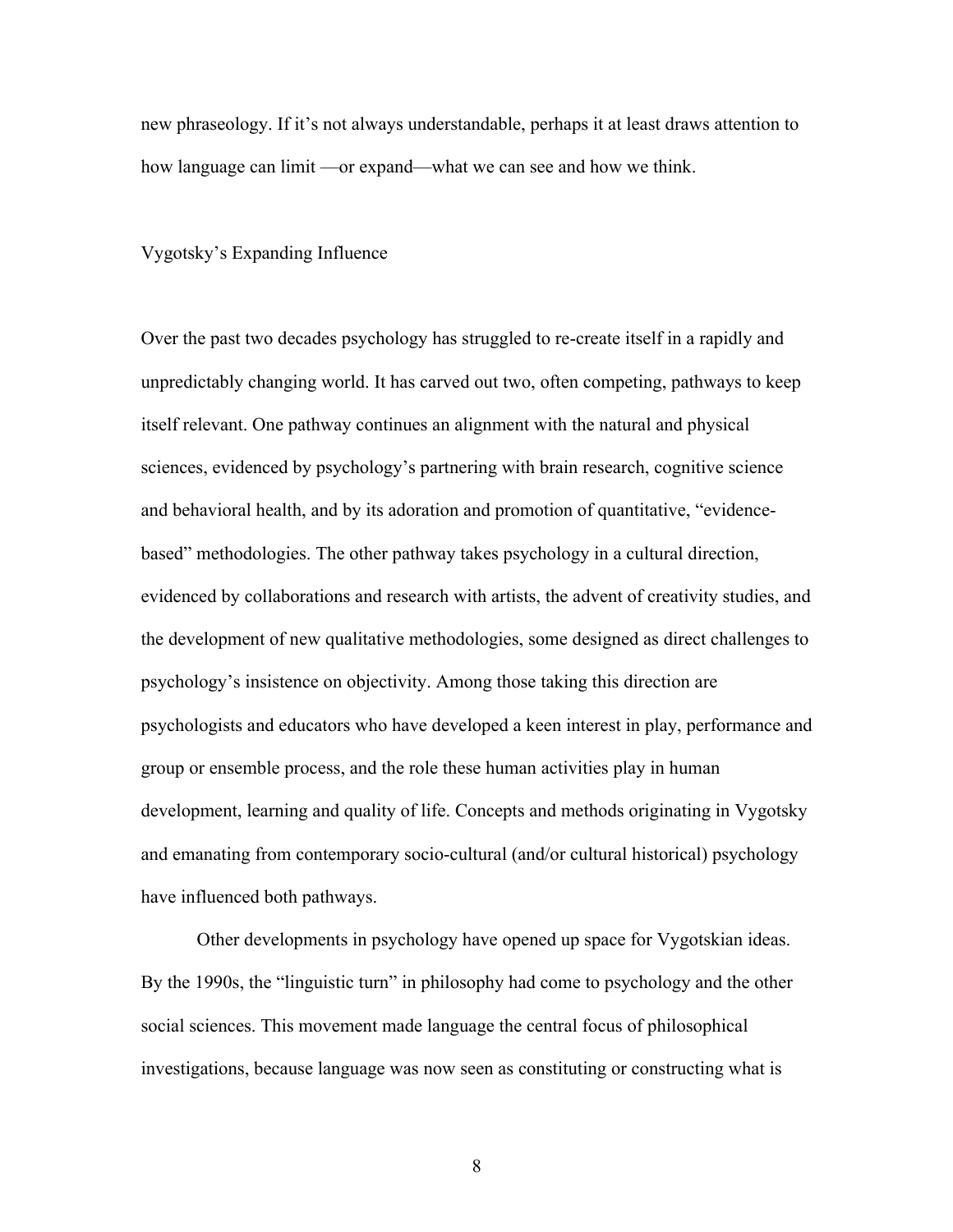taken to be real, rather than mirroring or corresponding to reality. These ideas reinvigorated many psychologists critical of mainstream psychology, and gave them a way of understanding and talking about their discomforts: through its language, discourse and narrative, psychology actually constructs the psychological objects it studies and then proclaims to be "real." The linguistic turn generated the approach we now know as social constructionism as a major epistemological critique of mainstream psychology. Knowledge, cognition, emotions—all located inside individuals according to mainstream psychology—are now seen as socially constructed, and studiable only as social practices. As for objectivity, it is no longer something to strive for because it is impossible. The claim that human beings (including researchers) make meaning (including scientific meaning), "means" that human subjectivity is ever-present and, therefore, there can be no objective science (K. J. Gergen, 1991, 1994).

Social constructionists did not come to Vygotsky immediately nor did they universally embrace him once they were introduced. Most likely they saw no reason to read him, given Vygotsky's reputation through the 1970s-90s as a child and educational psychologist. But Wittgenstein was an important player in psychology's recognition and further exploration of the linguistic turn, and Newman's and my synthesis of Vygotsky and Wittgenstein drew attention. *LVRS* introduced social constructionists to Vygotsky's critique of dualism, his dialectical methodology, his social-cultural ontology of human thought and action, and his unique concept of completion as a rejection of the view that language mirrors reality (both external and internal reality). $4$ 

Another area of psychology in which Vygotsky is beginning to make his mark is the study of the lives of young people and of outside of school interventions designed to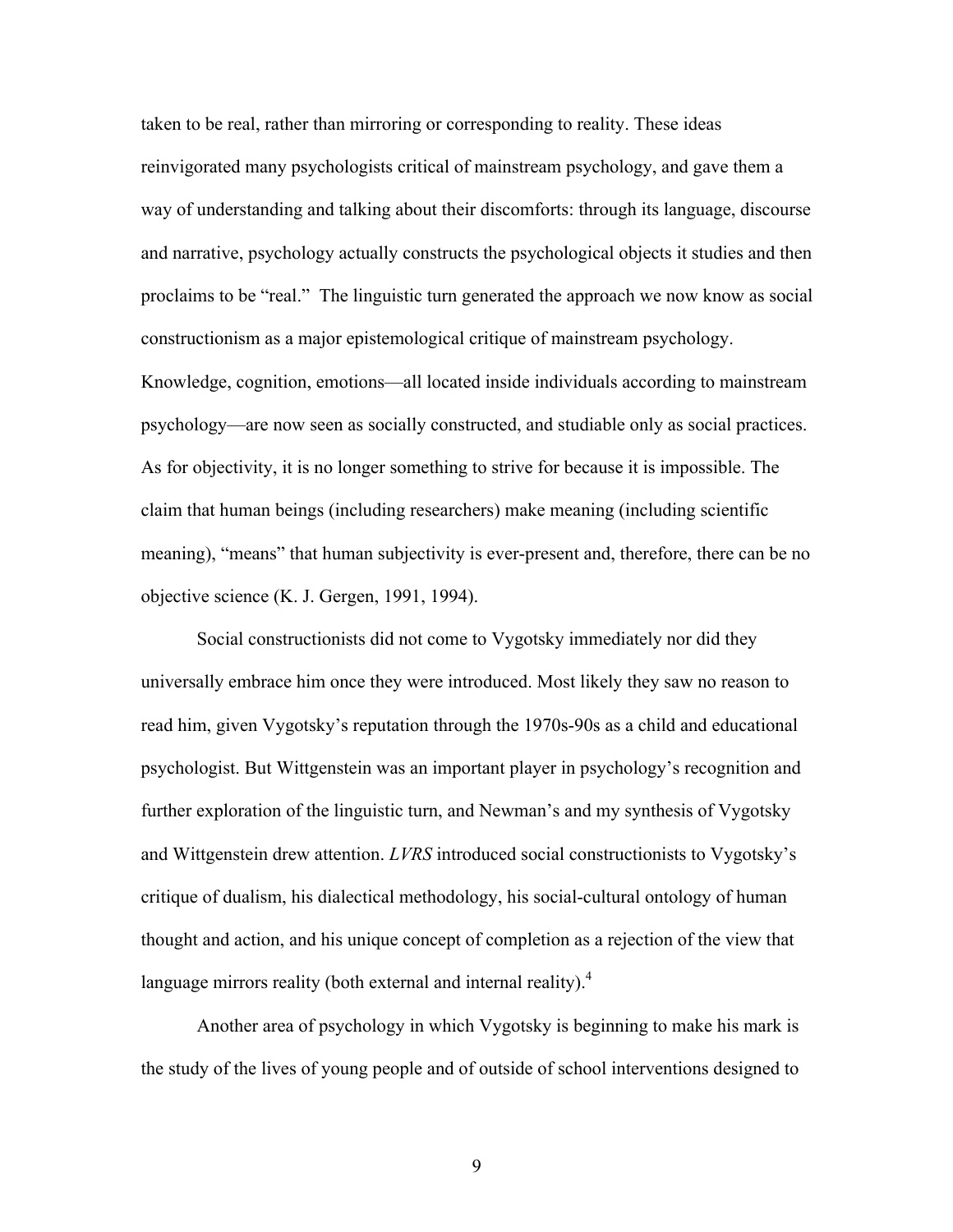promote youth development. As a field of inquiry and practice, youth development (sometimes called positive youth development) is a rapidly growing, interdisciplinary and global phenomenon that engages young people in productive and constructive activities through programs and organizations that provide opportunities for creativity and leadership. It can be seen as a socially organized response to both the failure of schooling to provide these opportunities and the singular focus on problems, such as teen pregnancy and drug use, that characterize prevention models of intervention and research. Vygotsky's major contribution to this field is his understanding of the socialness of learning-and-development, and the critical importance of relationships with caring adults and with peers in effective programming. For some youth development practitioners, the Vygotsky of *LVRS* has led them to see and further organize their work so as to support young people to perform ahead of themselves, as who they are and other than who they are simultaneously. Leaders in this effort are my colleagues at the All Stars Project, whose work I will discuss later (pp. XX). Others include Sabo-Flores, who is noteworthy for bringing Vygotsky's views on development and play (and Newman's and mine on performance) to an emerging new field— youth participatory evaluation (Sabo-Flores, 2007).

The "new idea" that creativity is integral to human development and learning has spread from business (where it was recognized as important to success in the marketplace) to education and psychology. As Ken Robinson succinctly put it, "Schools kill creativity" (this 2006 TED Talk, with nearly 15 million views, is the most watched Talk as of 2012, http://blog.ted.com/2012/08/21/the-20-most-watched-ted-talks-to-date/). This gave those who knew Vygotsky's writings on play and development in early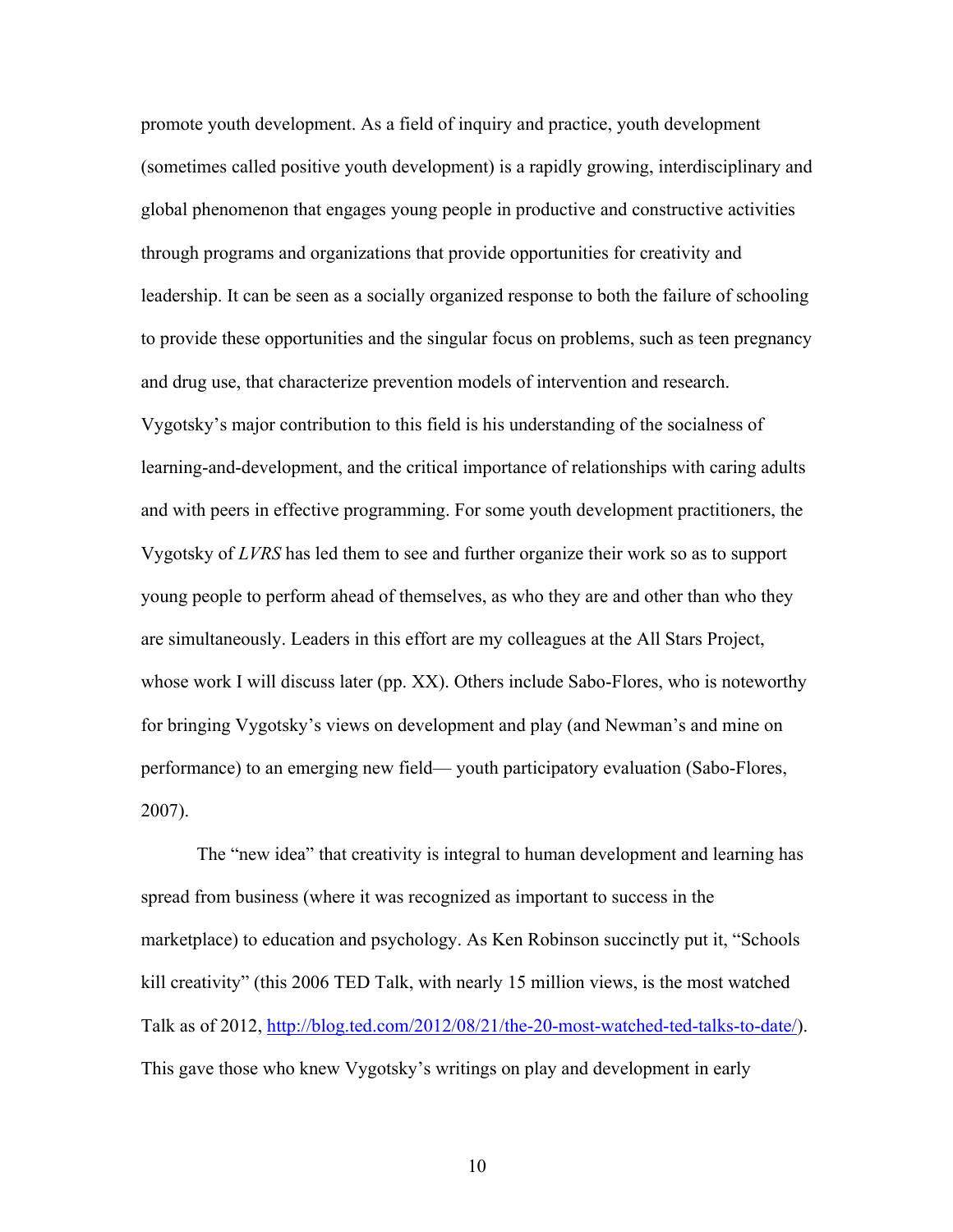childhood, imagination, and the psychology of art an opening to promote a more multidimensional Vygotsky. Since the beginning of the last decade, Vygotskianinfluenced discussions of creativity, development and learning have taken their place alongside the usual cognitive development discussions, bringing to educational psychology new topics and new paradigms that draw on the performing and fine arts.<sup>5</sup>

# Deepening "Our Vygotsky"

Throughout the 1990s and up to the present, Newman and I and the community of Vygotskian-inspired organizations and projects continued to grow and expand their reach. Learning greatly from these practices, at the same time we continued to challenge ourselves to articulate what we were doing and how we understood it—which, in turn, greatly influenced these practices. We wrote several books and dozens of articles that stretched out the key characteristics of "our Vygotsky" discussed above. We began to see the direct influence of our ideas in work others were doing in the US and around the globe. We joined the conversations in critical psychology, postmodern psychology, educational reform, relational and discursive therapies, and applied theatre. We saw glimpses of a performance ontology and the being/becoming dialectic in all of these, and organized the varied voices into an international, interdisciplinary conversation we dubbed "Performing the World" with seven conferences held 2001-2012 (http://www.performingtheworld.org).

The features of Vygotsky's work discussed earlier as unique to *LVRS* have been put into practice and been more substantively articulated. I turn now to showing some of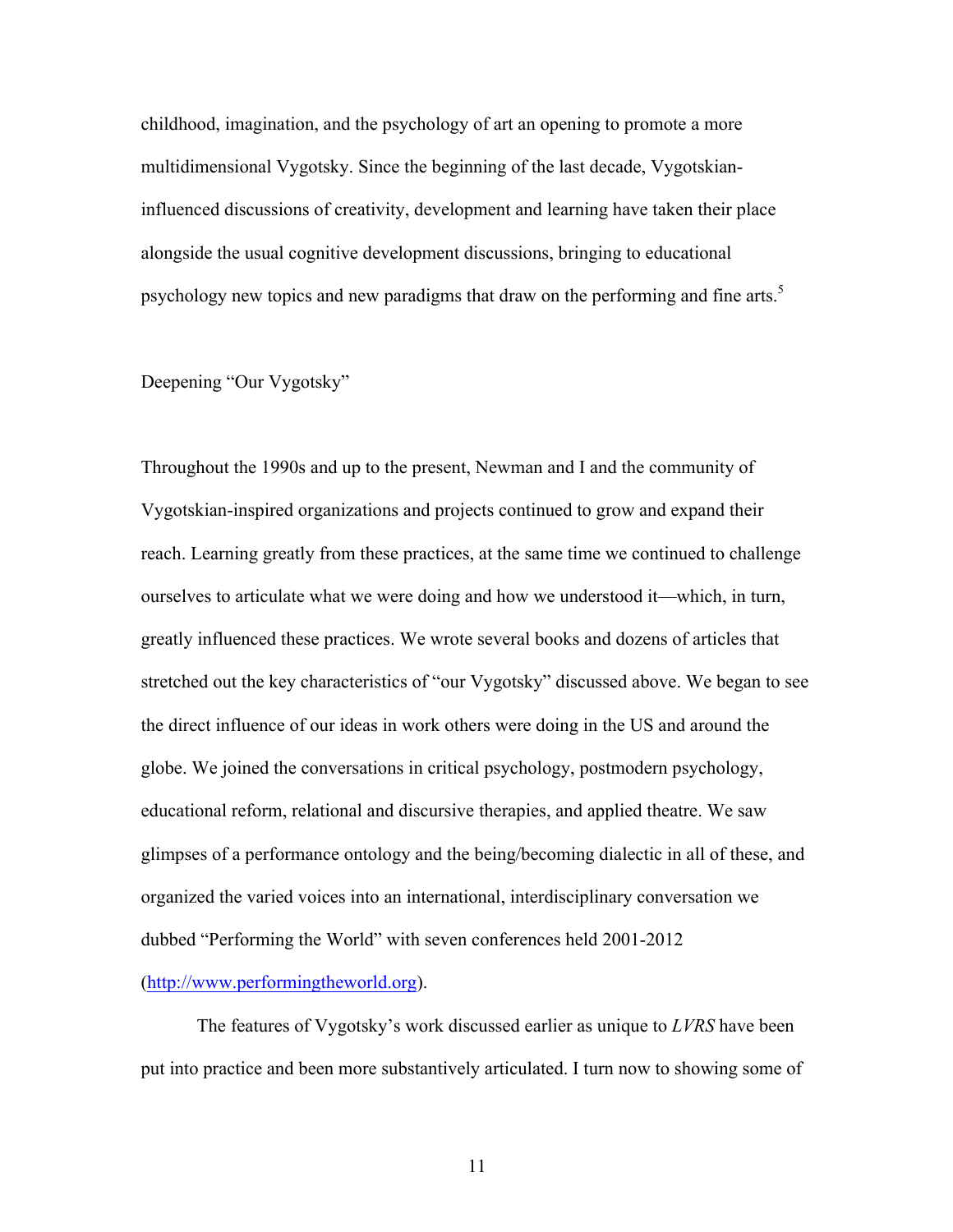what has been created "on the ground" over the past two decades, weaving in the ways that "our Vygotsky" has been utilized and, in the process, continues to learn-and-develop. Like Vygotsky, we too are searching for method. We have been fortunate to have his direction—to search for it in tool-and-result fashion—to guide us.<sup>6</sup>

In bringing Wittgenstein into our exploration of Vygotsky's work, Newman and I did more than (more accurately, other than) show how the ideas of these two great thinkers were alike. We brought them together. Each of them had given us so much on their own, and we wanted to see what they might do together. So we synthesized them to deepen their influence on us and, we hoped, ours and theirs on each other. We were coming in contact with social constructionist psychologists and postmodern ideas at the time, in particular the fine work of social psychologist Ken Gergen, who had come to an appreciation of performance and play at around the same time as we did. In being synthesized, Vygotsky and Wittgenstein appeared to us as pre-postmodernists. Their revolutionary science-and-philosophy spoke to us about the limitations of modernism, in both its Western science and Marxist manifestations. We believed that Marxism needed to be postmodernized and we took Vygotsky's search for method as a step in this direction. We began to understand our own practices in therapy, education, youth development and culture as the emergence of such a practical-critical activity.

Newman and I devoted much of our subsequent writing to advancing this thesis and showing it in practice in our community-building and therapeutic work. In addition to The *End of Knowing* and *Unscientific Psychology*, we addressed several journal articles and book chapters to specific audiences: for example, "All Power to the Developing" to Marxist psychologists; "Activating Postmodernism" to both CHAT and postmodernists;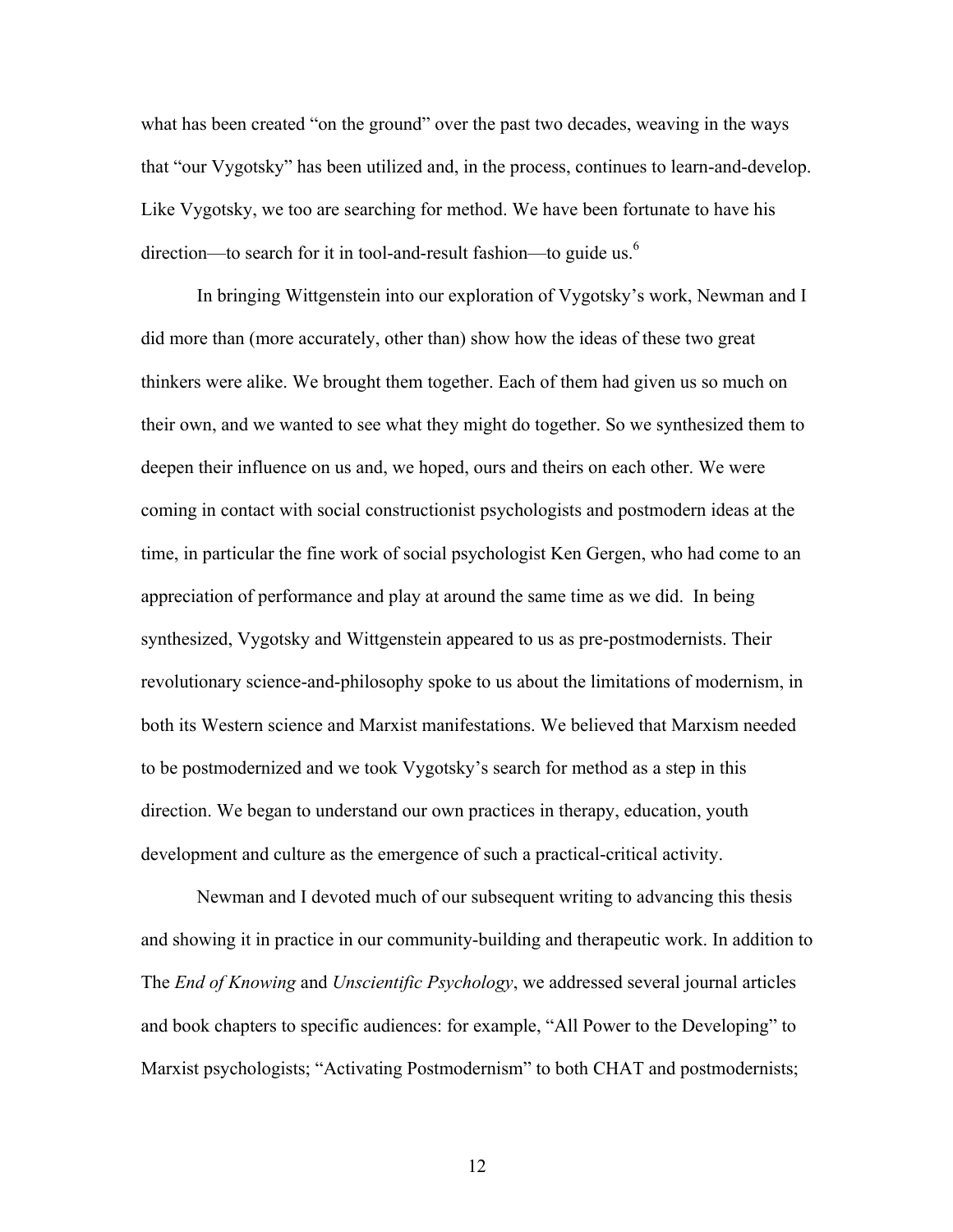"Power, Authority and Pointless Activity (The Developmental Discourse of Social Therapy)" to postmodern therapists; and *Schools for Growth* to educators, educational psychologists and learning theorists. Rather than summarizing the arguments from these academic writings, I've chosen to share a theatrical, conversational rendition of Newman's and my postmodern Marxism.

In a delightful play written by Newman for the American Psychological Association and performed at its 1999 convention, Vygotsky and Wittgenstein initially come to see a therapist because they are upset that they weren't asked if they wanted to be brought together. They get help with this and return some unspecified time later for a second session. They tell the therapist why they came: They have gotten very close since being synthesized and are delighted to like each other so much. But they are perplexed by how alike they are, given that they are so different in one way—Vygotsky is a Marxist and a revolutionary and Wittgenstein is not.

In the session, they and their therapist share understandings of what it means to be a revolutionary and of Marx/ism. In the course of the conversation, the therapist (speaking for Newman and me) says: "For me, the most critical Marxian concept is not class struggle and Marx is not, so far as I can tell, an objectivist who insists on the laws of history as governing. For me, Marx must be understood from the vantage point of his earliest writings on alienation." Vygotsky responds by asking the therapist to say more about what she means by class struggle, commenting, "Revolution without class struggle seems inconceivable to me." The therapist replies: " I do not mean to deny class struggle, Lev. Rather, I would urge, following your critical distinction, that class struggle be viewed as a 'tool for result' but that 'revolutionary' must be understood in terms of 'tool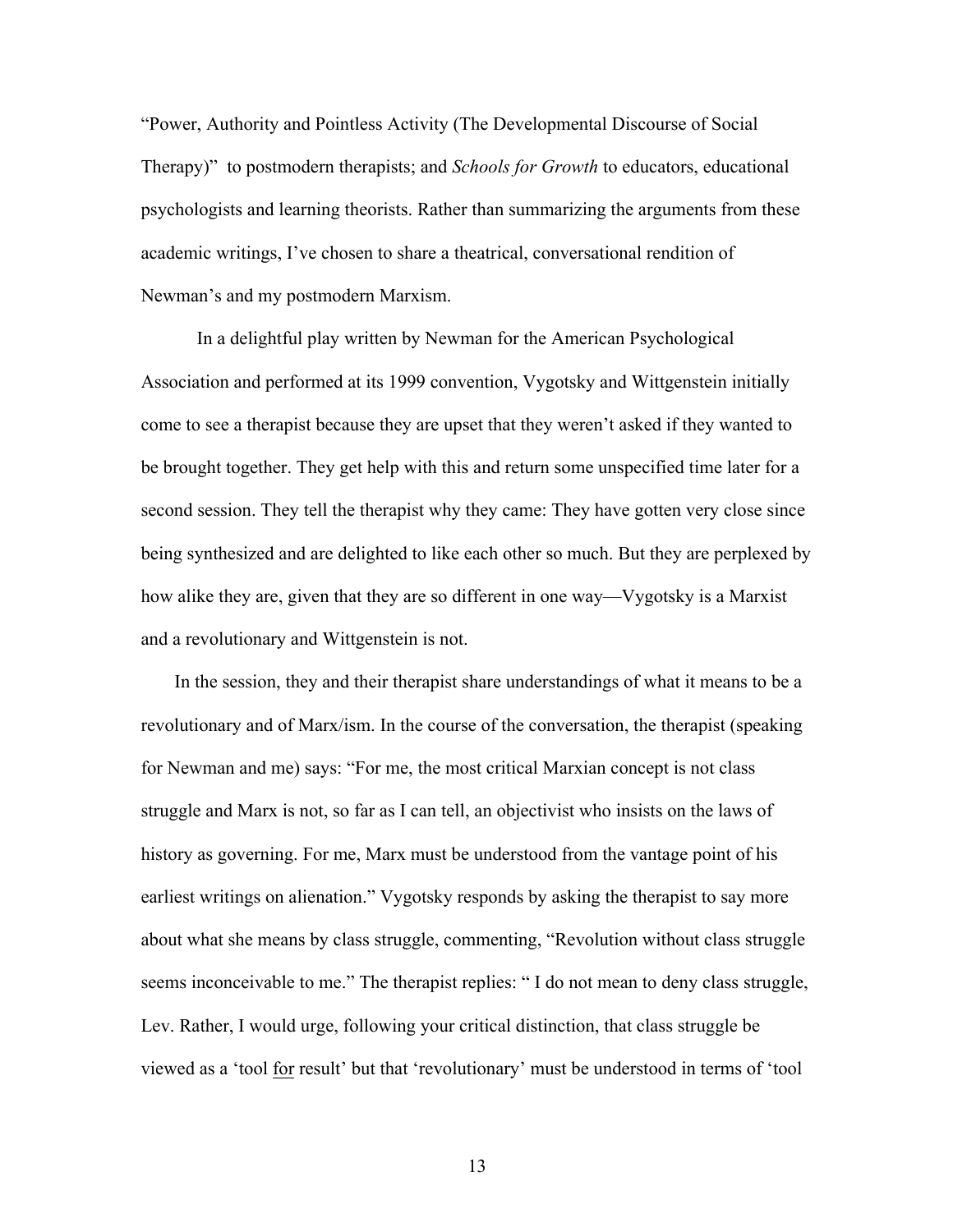and result.' Revolution is an activity that is always becoming. Class struggle describes all of human history but it is not the activity of all human history. I do believe that understanding Marx's work is as much a function of the historical times as understanding anything else. Marx must be postmodernized if he is to be understood in postmodern times" (Newman, 1999).

The therapeutic, educational and youth development projects Newman and I and our colleagues have created, as well as the trainings and partnerships we have worldwide, are designed for continuous socially organized developmental activity as a minimizer of profound and pervasive alienation. We have come to believe that de-commodifying and de-alienating human life will not come about through Revolution (modernist Marxism) but might come about through revolutionary activity (postmodern Marxism), that is, through the positive and constructive process of producing sociality and what Marx called "all-round human development" (Marx & Engels, 1973, p. 117). If there were a slogan for Newman's and my practice/theory of therapeutics, education and community organizing it would be "All Power to the Developing."

Since *LVRS* Newman and I deepened and broadened our understanding of the importance of play in human life, so much so that we have all but adopted Vygotsky's "being a head taller in play" as our mantra. It guides our practitioner colleagues in their work to reinitiate development by designing activities and projects that give people of all ages opportunities to play and perform their lives on stage and off stage.

*Social Therapy as an Emotional ZPD*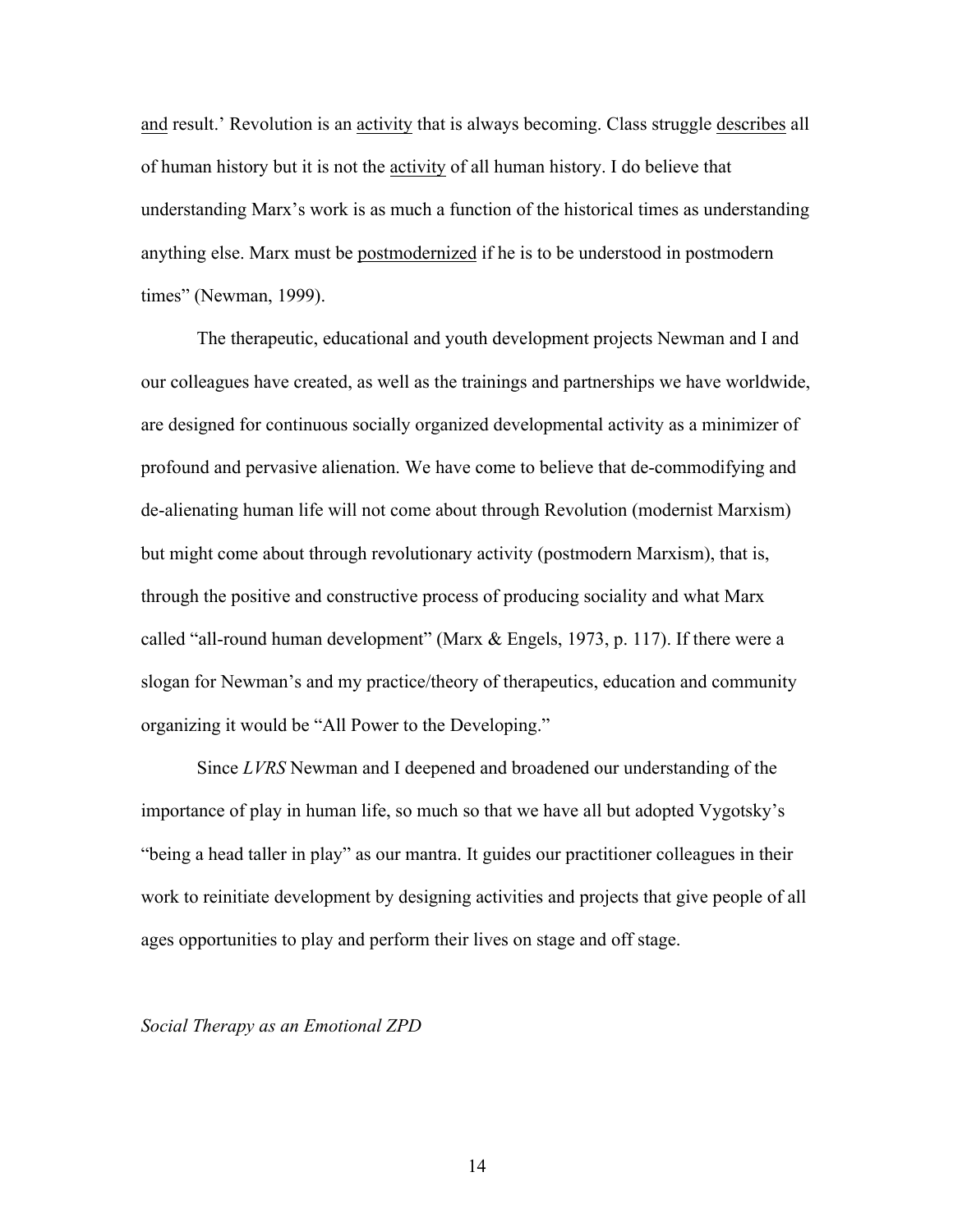Psychotherapy might seem an odd setting for play, given that people come to therapy for relief from their emotional pain. But play, as we know from Vygotsky, is not the same as fun. Play is developmental because and when it is an imaginative exploring of new territory or of old territory in a new way. Psychotherapy, when it's effective, is such an exploration.

Social therapy, originally developed by Newman in the 1970s, is a group therapy approach that focuses on emotional development and group creativity. It was already a thriving practice and exciting laboratory for Newman's and my Vygotsky in the 1990's, but we barely mentioned it in *LVRS*. In the years since then, social therapy had taken its place among the postmodern, collaborative and discursive therapies and psychologies. It has sustained and expanded as a practice, currently in social therapy centers in five US cities. In addition, many hundreds of mental health professionals who have received training in social therapy have private practices or work in clinics, hospitals, schools and community organizations. In the past ten years, social therapy has begun to be practiced in other countries, including Brazil, Mexico, India and South Africa.

Social therapists work with the capacity that groups of people have to transform how they feel and relate to themselves and others, an application of the Vygotskian "principle" that (in simple language) "You can't develop on your own." Groups at the centers for social therapy in the US are typically comprised of 10-25 people, a mix of women and men of varying "presenting problems," ages, ethnicities, sexual orientations, class backgrounds and economic status, and professions. The heterogeneity of the groups is deliberate, in order to challenge people's notion of a fixed identity (based, for example, on gender, ethnicity, diagnostic label, or "That's the kind of person I am"). Additionally,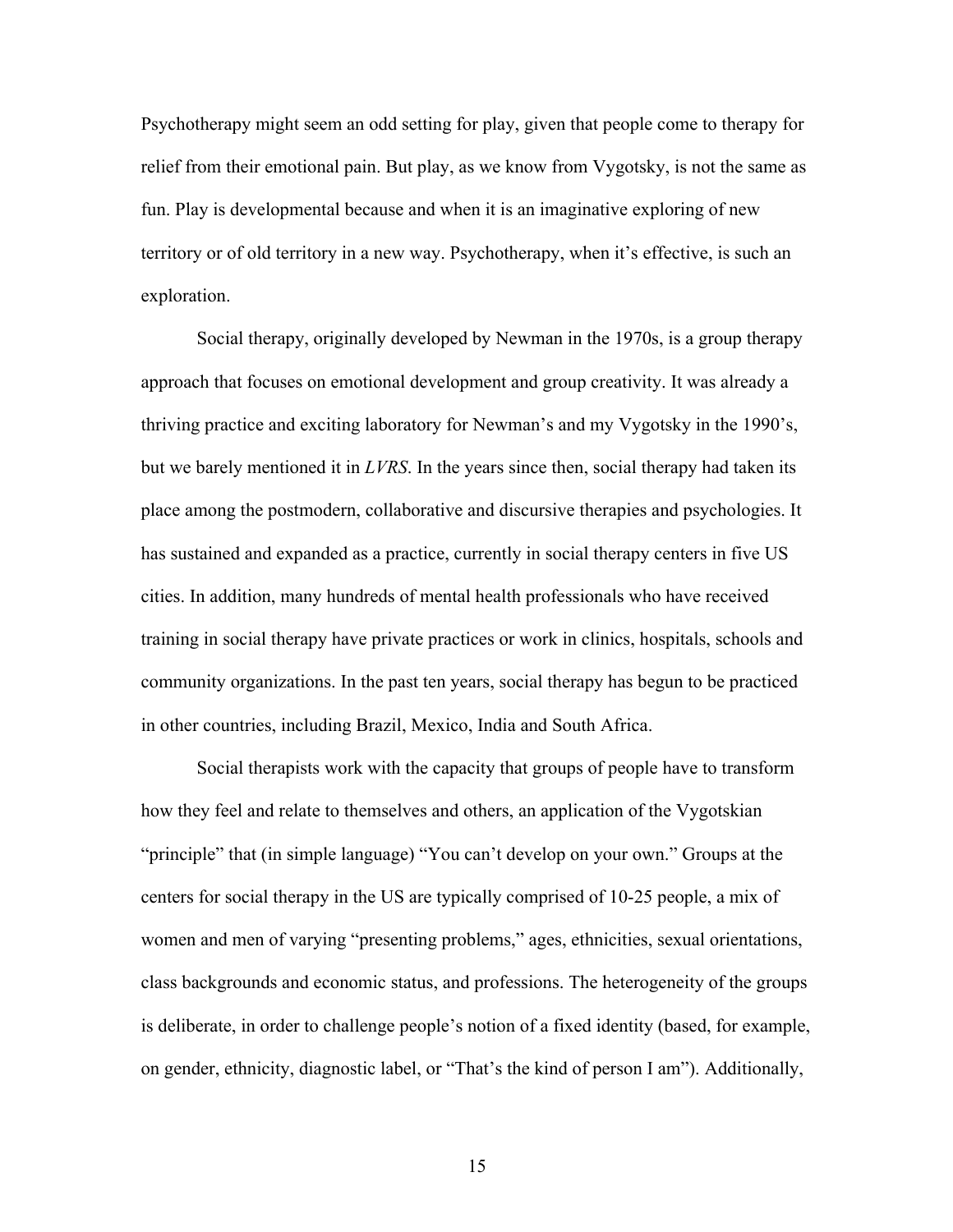the varieties of diversity among its members give the group rich material to create emotional growth. To do this, they are given the task to create their group as an environment in which they can get help, because it is in this process that they are helped (creating the tool and the result simultaneously).

This brings us to what Vygotsky is best known for—the zone of proximal development (zpd). The most familiar description of the zpd is the following: "Every function in the child's cultural development appears twice: first, on the social level and later, on the individual level; first *between* people *(interpsychological)*, and then *inside*  the child *(intrapsychological).*"(Vygotsky, 1978, p. 57). But there are other descriptions of the zpd in Vygotsky's writings, some of which lead away from the "expert-novice" interpretation that dominates (Holzman, 2010). Of special relevance to social therapy is when Vygotsky notes the social collectivity of the zpd. In the essay, "The Collective as a Factor in the Development of the Abnormal Child," he characterized the social level of development as "a function of collective behavior, as a form of cooperation or cooperative activity" (1993, p. 202). Building on this, we take the zpd to be a collective activity whereby the creating of the "zone" simultaneously produces the learning-anddevelopment of the collective. Seen through this lens, people in social therapy groups are working together and creating a *zone of emotional development* that *is* their new emotionality (their learning-and-development) (Newman & Holzman, 2004).

People come to social therapy, as they do to any therapy or any group setting, individuated. They say things like, "I had this awful fight with my mother last night. I was furious.... and I'm really upset right now;" "I feel really crazy, like I'm not here, and it scares me." They look to the therapist for some advice, solution, interpretation or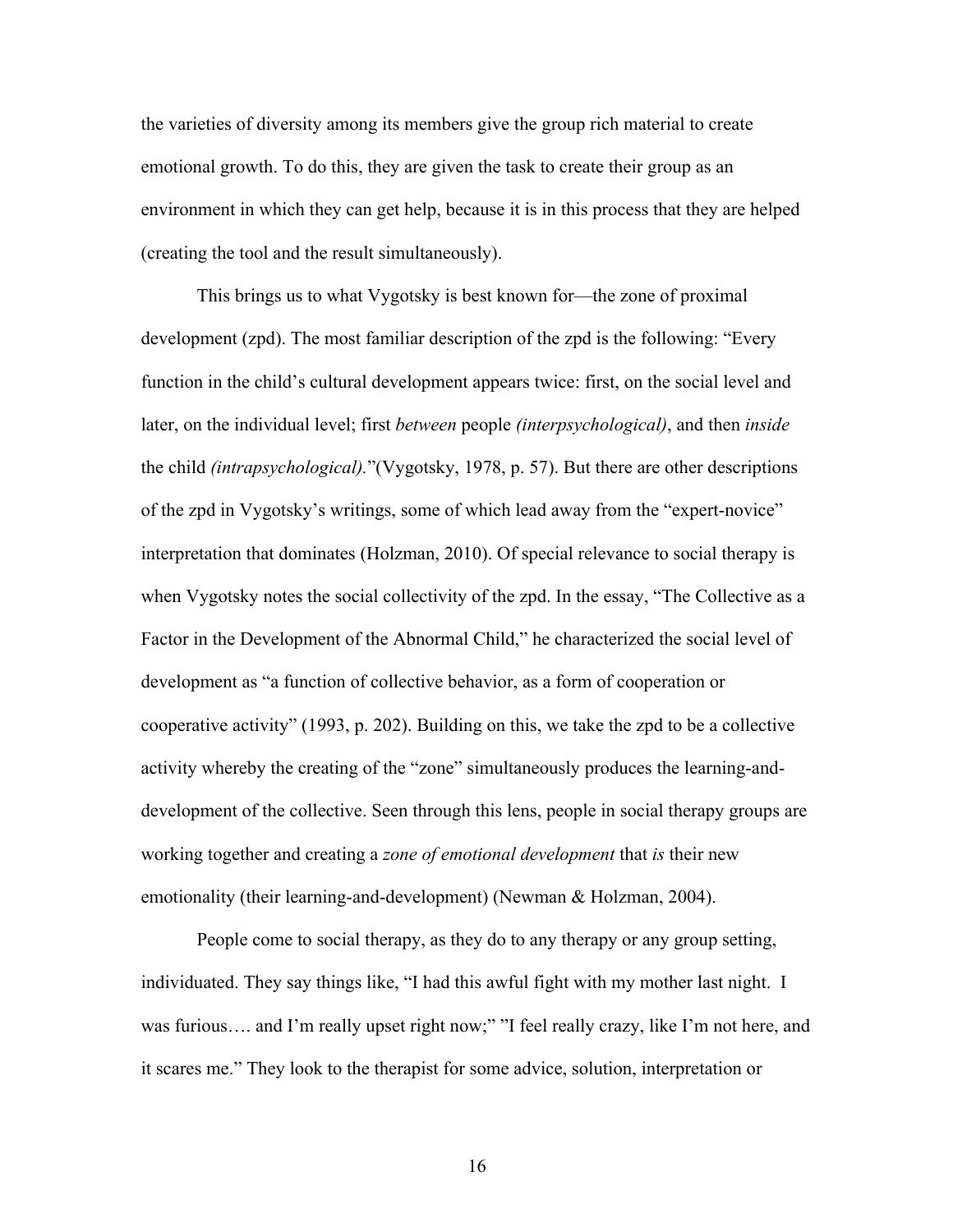explanation. They want to feel better and have more control over their lives. This individuated way of relating to emotionality gets challenged through the work/play/struggle to create a new socialized helping environment. The privatized and commodified way of speaking about emotions is equally challenged through the work/play/struggle to create new ways of speaking. The group members play with emotion talk and (with varying success on any given day) perform as speakers of a new, less alienated language of sociality of their own making.

The emotional zpd is a kind of re-learning of how to learn developmentally, meaning collectively and non-cognitively overdetermined. Vygotsky showed that young children learn collectively through their relationships with others at varying levels of skill, knowledge, expertise, ability and personality. They learn by doing with others what they do not know how to do because the group (usually the family) supports such active, creative risk taking and plays and performs with them. Most people have not done this since they were very young and have to relearn how to do it in ways appropriate to being adults. Social therapy is one such way, sharing important similarities with the active, ensemble, performatory, noncognitive and nondidactic zpd of early childhood.

#### *Performance and Development*

Unlike psychotherapy, the theatrical stage is a setting people do think of as playful; theatre, dance and music are all about imaginative exploration. Youth development, the other area of our work greatly enriched by "our Vygotsky," began with these kinds of activities through the All Stars Project (http://www.allstars.org). Ten years old at the time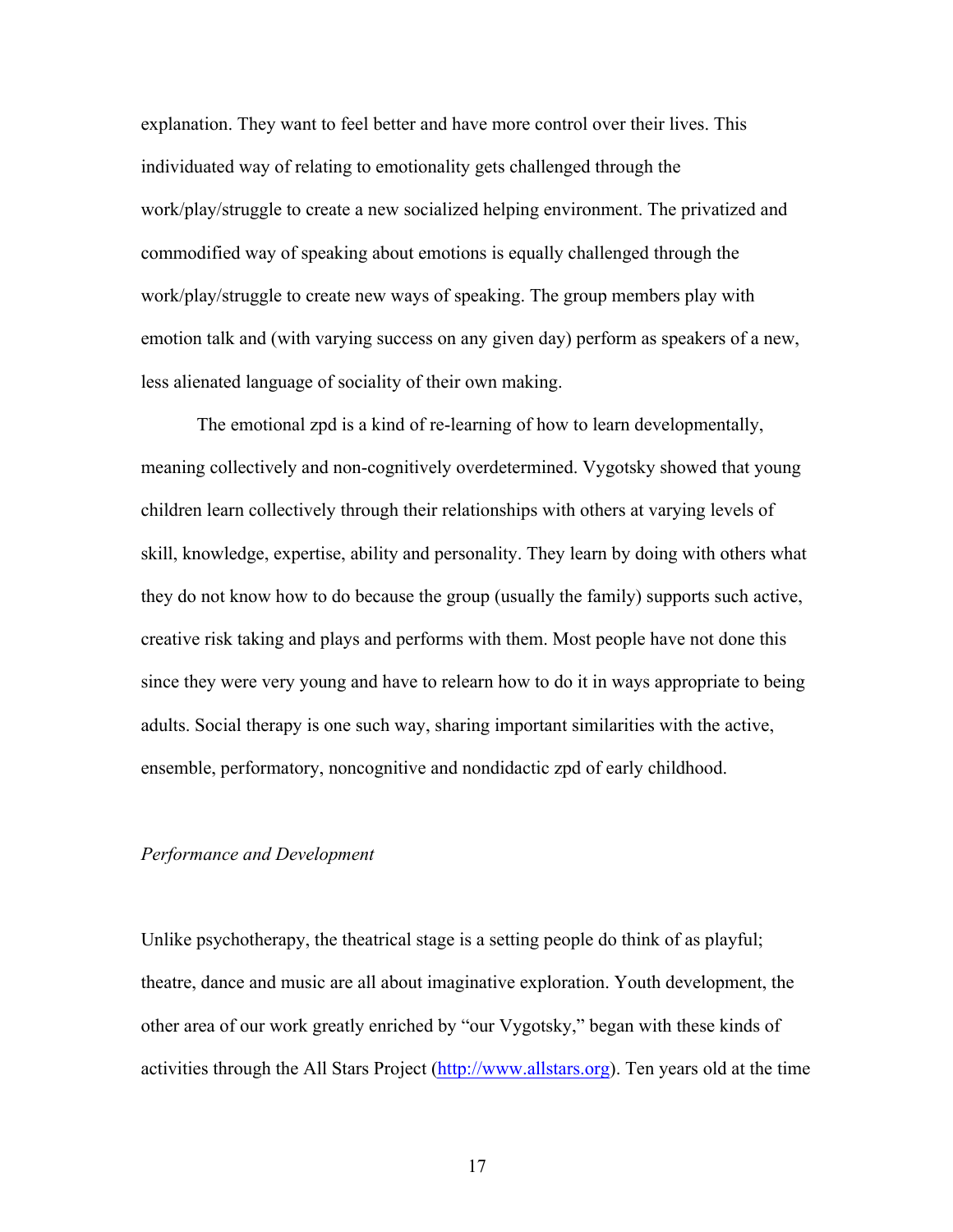we wrote *LVRS*, the All Stars has become a leading innovative learning-and-development organization. Its varied outside-of-school programs are based in Newman's and my performance ontology, that is, they relate to people as performers of their learning-anddevelopment through supporting them to play/perform new roles with others.

The All Stars was founded thirty years ago by Newman and our colleague, the developmental psychologist, grassroots educator and political activist Lenora Fulani. Its first initiative was a network of very modest talent shows in New York City's poorest neighborhoods, designed to give kids who had nothing to do an alternative to the drugs, gangs and violence pervading their communities. The All Stars' invited everyone to build the network—kids by performing on stage, producing the shows and recruiting other kids to perform and produce; their families by coming out and supporting them; professional performing arts adults to work alongside the kids and teach them their skills; other adults by talking to strangers on the streets and asking them for their financial support. The network grew, and the people of all ages and circumstances who built it grew as well. It was a developmental activity, Newman and I and leaders of the program believed, because it gave everyone the chance to create new performances of themselves, both as individuals and as an ensemble—including new performances as learners. In this inclusive and very diverse performatory environment, learning was—unlike in schools united with development as it is, Vygotsky told us, in the zpd of early childhood.

Over the years the All Stars expanded, and today reaches upward of 10,000 young people a year in Chicago, Newark, New York City and the San Francisco Bay Area. At a time when afterschool programs are being pressured to become more and more schoollike and remedial, the All Stars took the lead in doing what afterschool can do so well—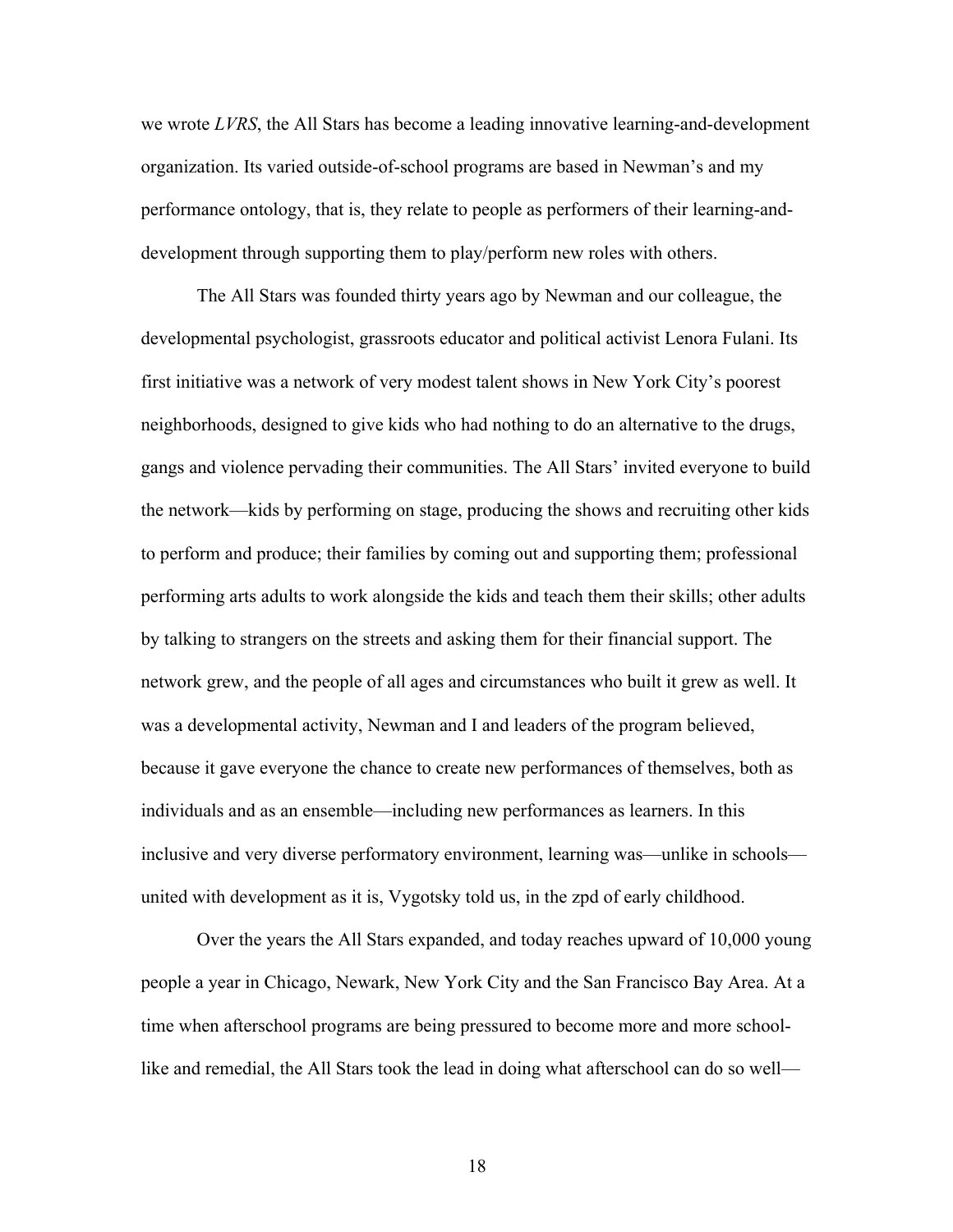giving youth (and adults who work with them) more opportunities to perform outside and beyond the expected, to break with their confining roles and identities and do what they do not yet know how to do—not just on stage, but as builders of the programs themselves. Young people need opportunities to play with identity so as to break with the belief that they are "done becoming who they are." This is particularly the case for poor, Black, Latino and immigrant youth, many of whose lives are made narrow by racism, classism, segregation and poverty. There are hundreds of ordinary ways of relating in the world that most children and adolescents who come from very poor communities are not exposed to; they feel uncomfortable outside their neighborhoods because they don't know the social conventions of how to participate. They feel unwelcome and they are, because those who are strangers to them are equally uncomfortable.

To the Talent Show Network, the All Stars added the Development School for Youth, a year-long training and enrichment program in partnership with corporate executives to provide business and cultural experiences, leadership training and paid internships to young people; and Youth Onstage! a performance school and youth theatre providing young people with the tools of the theatre, including improvisation and ensemble building, to make use of in their daily lives. These additions to All Stars' programming are a response to the learning-and-development crisis of poor and minority urban youth and their communities. They encourage and allow young people to become more worldly and culturally cosmopolitan, and loosen the fixed identity that they and others have been socialized to. Through learning the worlds of work and theatre through performing as members of these institutions' ensembles, they can repeatedly experience their "becoming."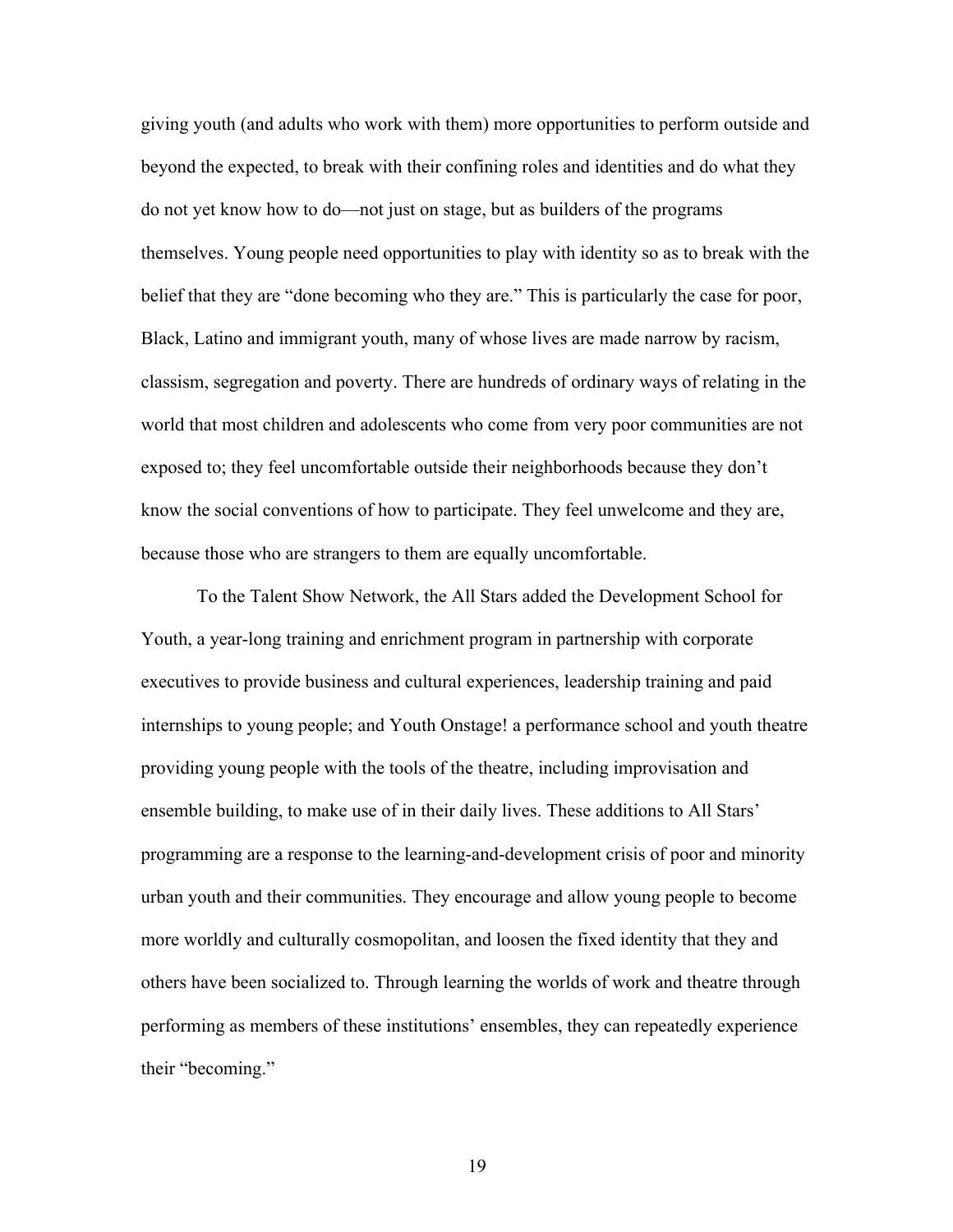In addition, for people of all ages the All Stars has UX, a university-style free school of continuing development, and the Castillo Theatre, an experimental communitybased political theatre. The Performing the World conferences, mentioned earlier, are hosted bi-annually by the All Stars Project and the East Side Institute, the non-profit educational, research and training center Newman and I established in the mid1980s (www.eastsideinstitute.org).

In Newman's and my expanded and collectivized understanding of the zpd, two other features of the All Stars Project contribute to its zpd quality. One is the funding model, which allows the organization to remain independent and its young people and donors to build new kinds of relationships. The funding comes entirely from the private sector—from thousands of working class, middle class and affluent individuals reached personally on street corners or by phone, to many others in the business community and forward looking foundations. Additionally, the All Stars functions with a volunteer base of hundreds of adults. Some are financial donors who want to do more and have regular contact with the young people; others are corporate executives and performing artists who teach and train in the programs; and others are a mix of city dwellers who join the Talented Volunteer program as a way to be involved. Seen through a Vygotskian lens, the participation of so many adults on a voluntary basis and as financial donors contributes to the development of the young people as much as the substance of the programs themselves. These adults are an element of the overall socio-cultural ecology or "activity system"—a kind of intergenerational participation in the social formation of development. They immeasurably increase the possibilities for creating many and varied zpds, overlapping and interacting throughout the system.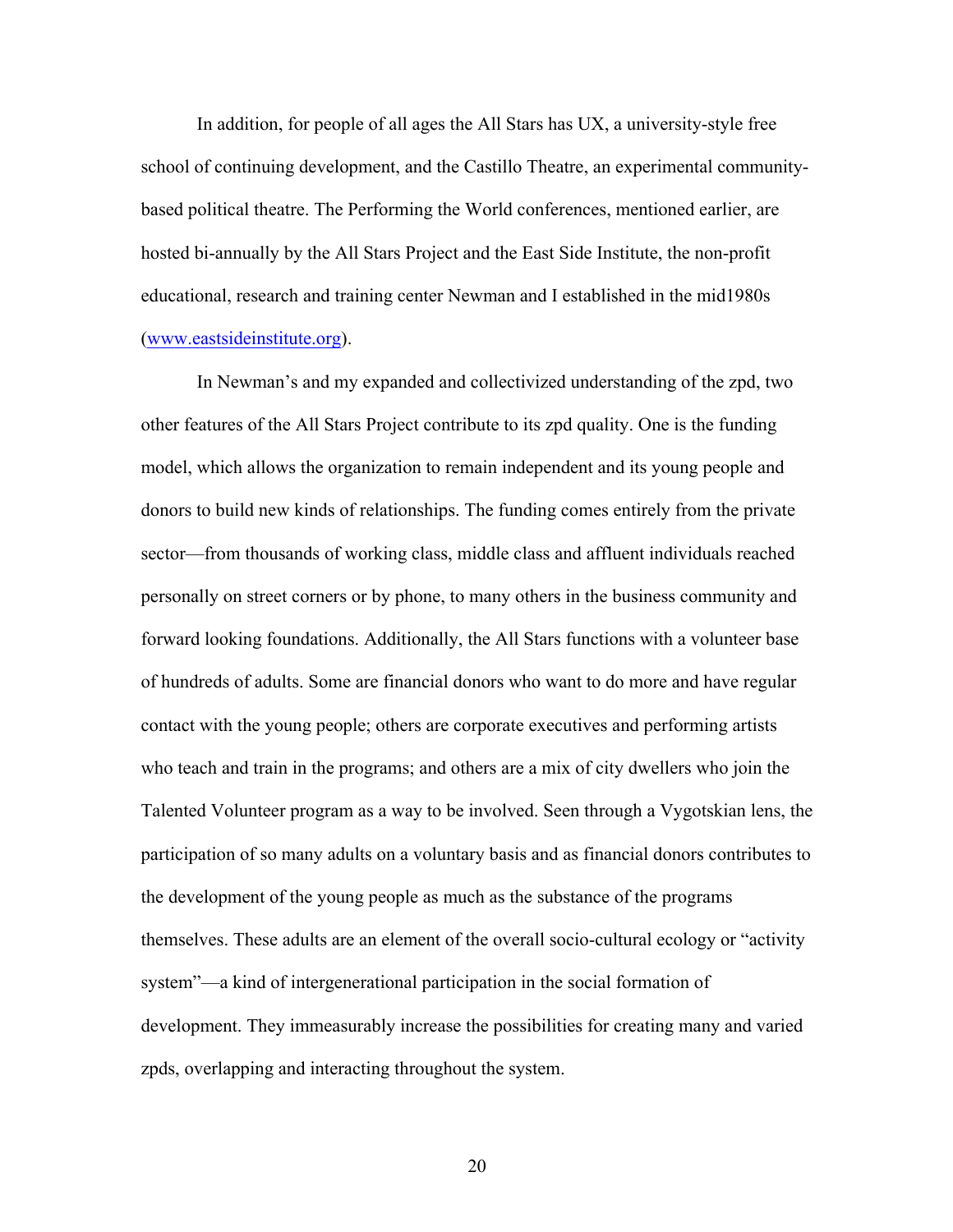In bringing development to the fore, the All Stars has begun to impact on how the experts, policy makers and debaters understand the educational challenges in the US and other countries, especially for those from poor families, children of color and immigrant children. Rather than speaking of the "achievement gap," All Stars' leaders believe that learning failure has to do with the lack of development in schools and communities, and that programs such as theirs that focus on developing young people through performancebased activities give those who have had limited opportunities a chance to perform/develop in new ways, including as good learners (Fulani & Kurlander, 2009; Gildin, in press; Holzman, 2009; Newman & Fulani, 2011).

Newman and I use the term social therapeutics for our overall methodology, including its applications to education and youth and community development, and social therapy for the group psychotherapy approach. We have introduced both to many thousands around the world through the teaching and training activities (in person and online) of the East Side Institute. Grass roots educators and community organizers; practicing psychologists, counselors and social workers; and psychology, education and drama professors working to empower and develop the poor in their countries have learned of Vygotsky outside of a college classroom or university seminar. When I think of all the people we have connected to Vygotsky's ideas, I'm reminded of his important writings on the way spontaneous and scientific concepts inform and influence each other in the learning process (Vygotsky, 1997). I think of Peter Nsubuga, a Ugandan who started a village school outside Kampala knowing only that the children weren't developing, and how he, his program and his community have grown into Vygotskians. I think of Ishita Sanyal and Prativa Sengupta, two Indian psychologists working in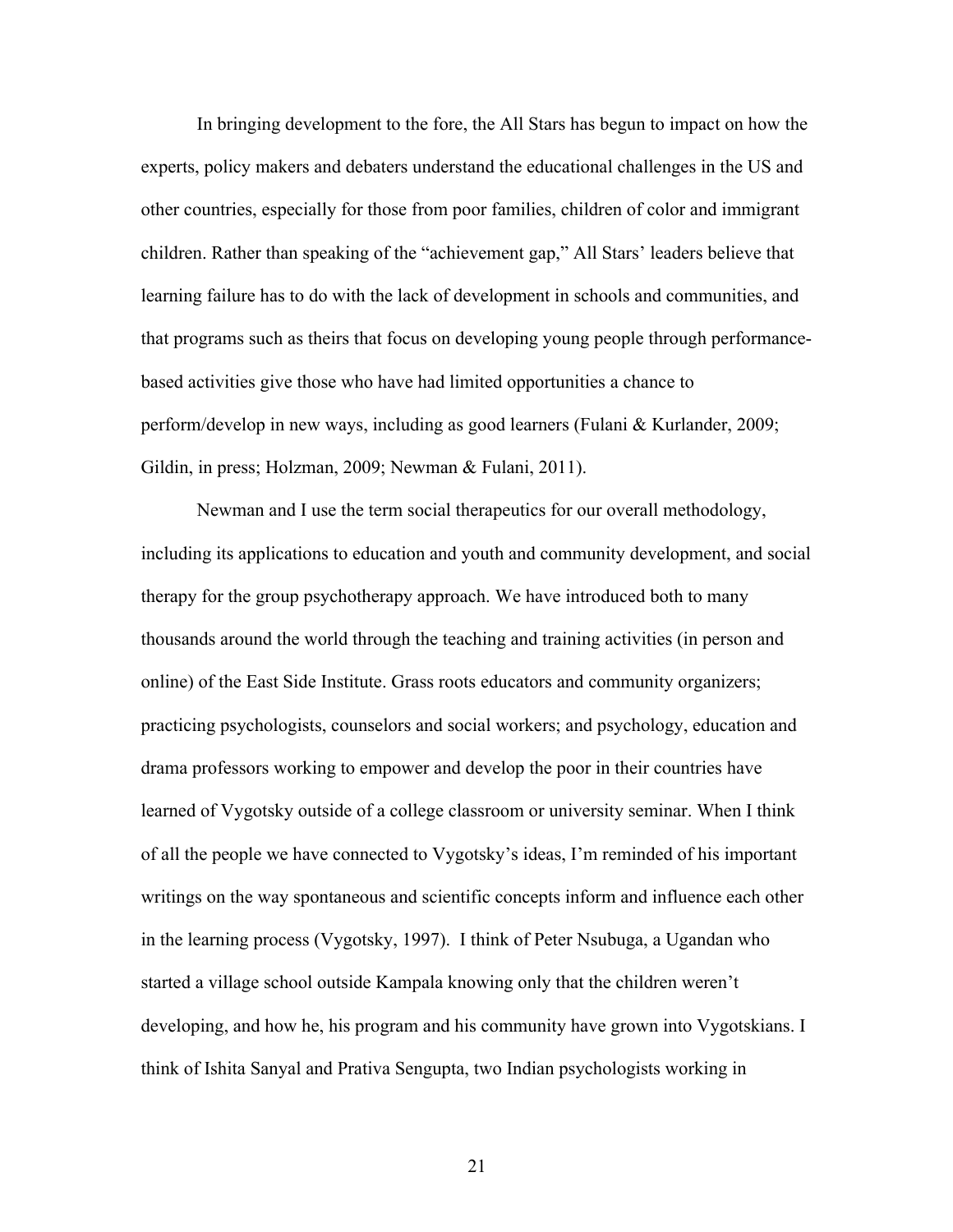different ways with the mentally ill, who wanted at first to only restore to them some dignity and meaningful activity, but who came to experience the far greater potential of relating "a head taller." I think of Miguel Cortes and Jorge Burciaga in Cuidad Juárez Mexico, whose initially Freirian approach to youth work in this most violent of cities has advanced so much, by virtue of being synthesized with Vygotsky's.

Vygotsky said, "A revolution solves only those tasks raised by history: this proposition holds true equally for revolution in general and for aspects of social and cultural life" (Vygotsky, quoted in frontpiece,Levitin, 1982). For him, it was the first successful communist revolution that raised the tasks, and he devoted himself to revolutionizing the psychology of his day to solve them. His failed effort (inseparable from communism's failure) notwithstanding, his methodological breakthroughs are more relevant than ever to the efforts of more and more people to revolutionize the psychology of our day in order to solve the tasks history is raising for us.

In *LVRS* Newman and I repeatedly asked, "What are revolutionary scientists to do?" By the end of the book, we had deconstructed and reconstructed "our Vygotsky" (who he was/was becoming in our community's activity) sufficiently to answer. In the last two pages, to which we gave the heading, "Not an Ending," we summarized how much we discovered about Vygotsky's life-as-lived and ours. We wrote that Vygotsky offers "something rare in this post-modern epoch—possibility." His affirmation of the philosophical and political power of the ontological socialness of human beings and radically monistic historical methodology, we continued, offers the possibility of "making history at a time when history seems not makeable, of reorganizing the determining and destructive totality of the human life space to produce…development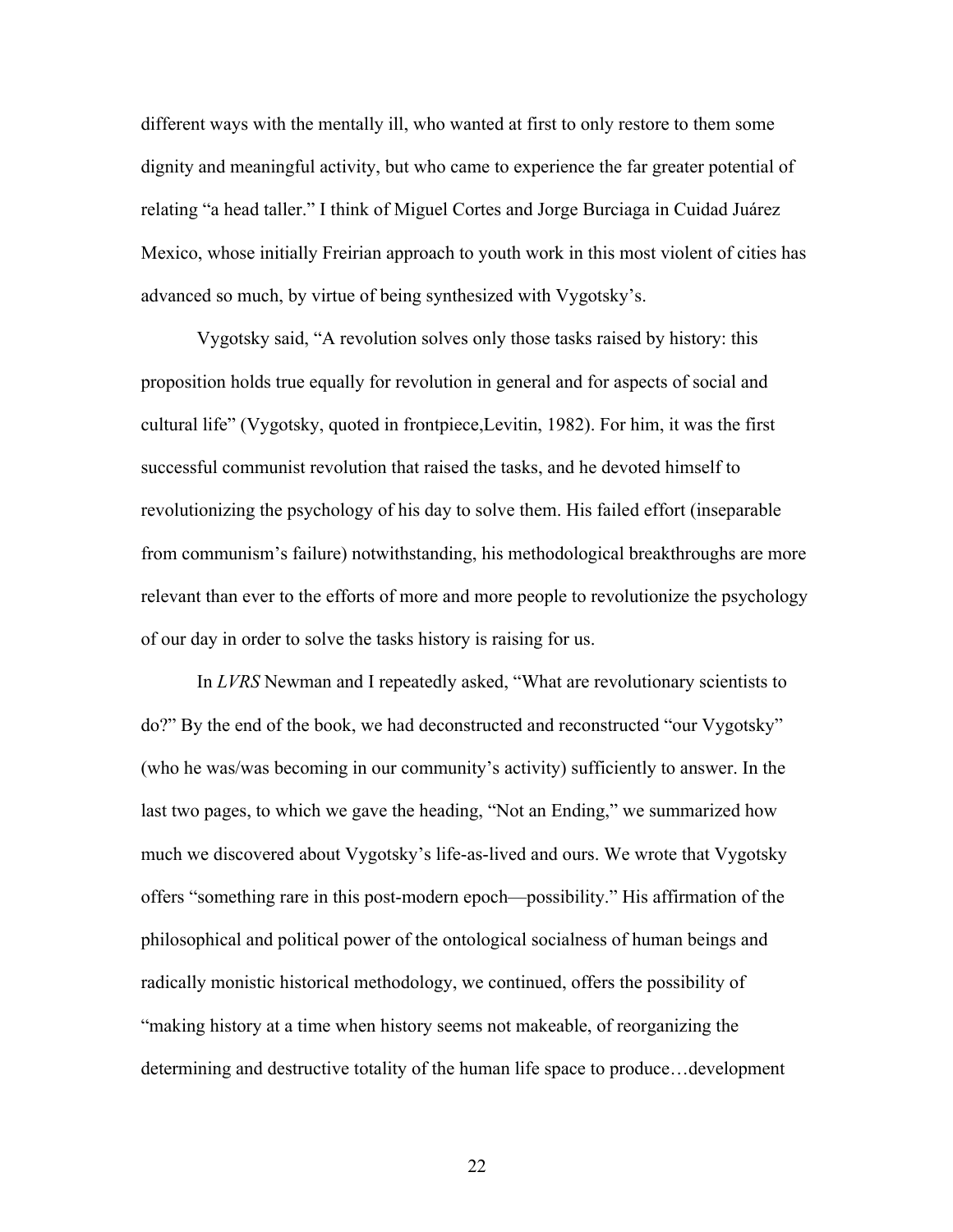that produces development, community that produces community…" (p. 199). Twenty years later, two things seem clear to me: the need for development that produces development and community that produces community is far greater than it was because the world has become even more destructive; and we are not alone in thinking so or doing something about it.

Once again, this is not an ending.

*Lois Holzman New York City January 2013*

### REFERENCES

- Anderson, H. (1997). *Conversation: Language and possibilities, a postsmodern approach to therapy*. New York: Basic books.
- Anderson, H., & Gehart, D. (2007). *Collaborative therapy: relationships and conversations that make a difference*. New York: Routledge.
- Askew, M. (2007). Scaffolding revisited: From tool for result to tool-and-result. *PME CONFERENCE, 31*(2), 2.
- Cole, M., & Scribner, S. . (1974). *Culture and thought: A psychological introduction*. New York: John Wiley.
- Collins, C. (1999). *Language, ideology and social consciousness*. Sydney: Ashgate.
- Connery, M. C., John-Steiner, V. P., & Marjanovic-Shane, A. (Eds.). (2010). *Vygotsky and creativity: A cultural-historical approach to play, meaning making and the arts*. New York: Peter Lang Publishing.
- Duvall, E. (2007). What a difference an ideology makes: An alternative pedagogical orientation to neoliberal values in education. In R. Alanen & S. Poyhonen (Eds.),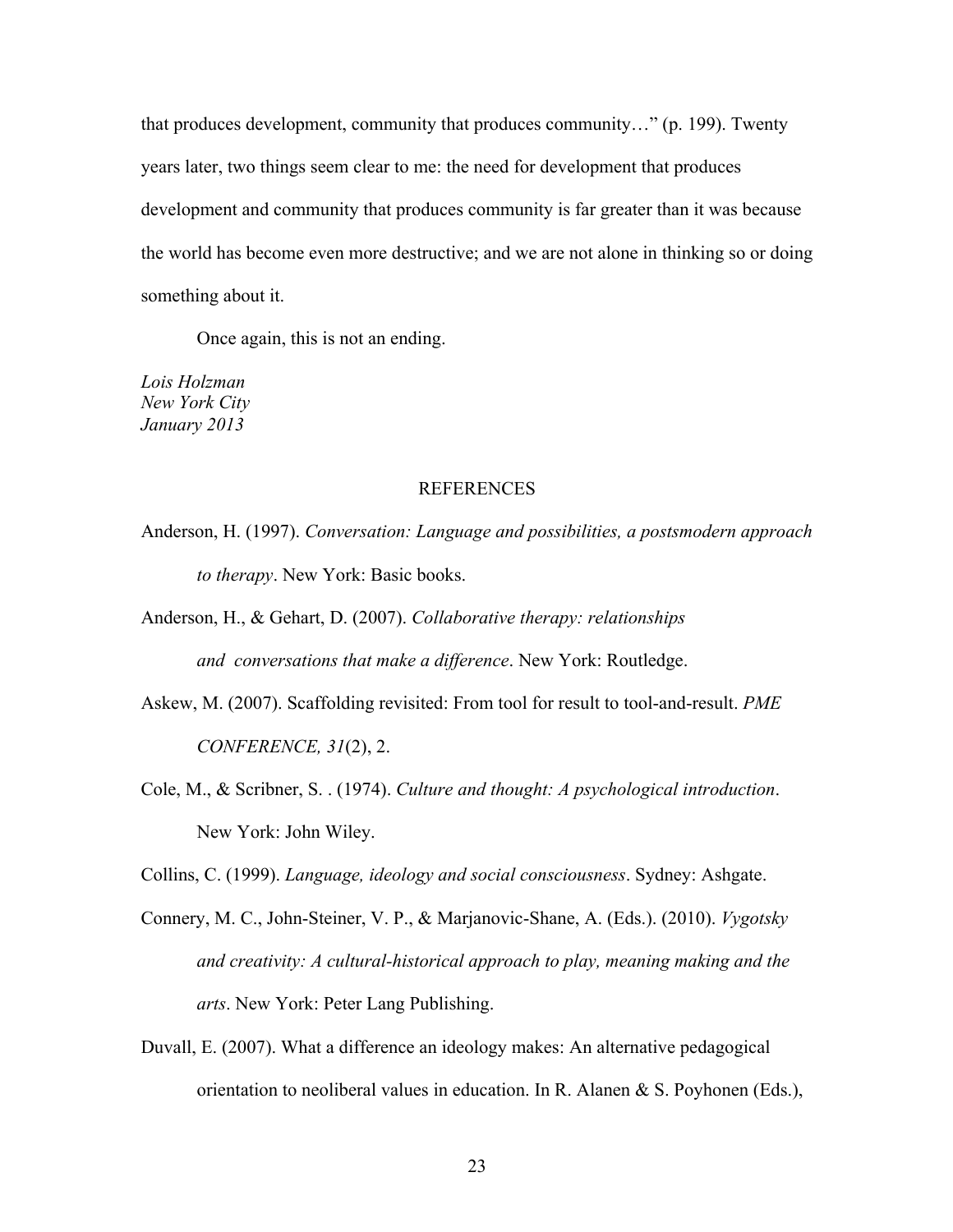*Language in actions: Vygotsky and Leontievian legacy today* (pp. 124-159). Cambridge: Cambridge Scholars Publishing.

- Fulani, L. , & Kurlander, G. (2009). Achievement Gap or Development Gap? "Outliers" and Outsiders Reconsider an Old Problem, All Stars Project. New York.
- Gergen, K. J. (1991). *The saturated self: Dilemmas of identity in contemporary life*. New York: Basic Books.
- Gergen, K. J. (1994). *Realities and relationships: Soundings in social construction*. Cambridge, Mass.: Harvard University Press.
- Gergen, K. J. (2009). *Relational being: Beyond self and community*. Oxford ; New York: Oxford University Press.
- Gergen, M. M., & Gergen, K. J. (2012). *Playing with purpose: Adventures in performative social science*. Walnut Creek, CA: Left Coast Press.
- Gildin, B. (in press). Afterschool: Growth! (The All Stars Way). In J. Vadeboncoeur (Ed.), *Designing educational programs with and for youth: Alternative and flexible contexts for learning. NSSE Yearbook, Teachers College Record*. New York.
- Hinchliffe, S. (2000). Performance and experimental knowledge: Outdoor management training and the end of epistemology. *Environment and Planning D, 18*(5), 575- 596.
- Holzman, L. (1997). *Schools for growth: Radical alternatives to current educational models*. Mahwah NJ: Lawrence Erlbaum Associates.

Holzman, L. (2006). Activating postmodernism. *Theory & Psychology, 16(1)*, 109-123. Holzman, L. (2009). *Vygotsky at work and play*. New York: Routledge.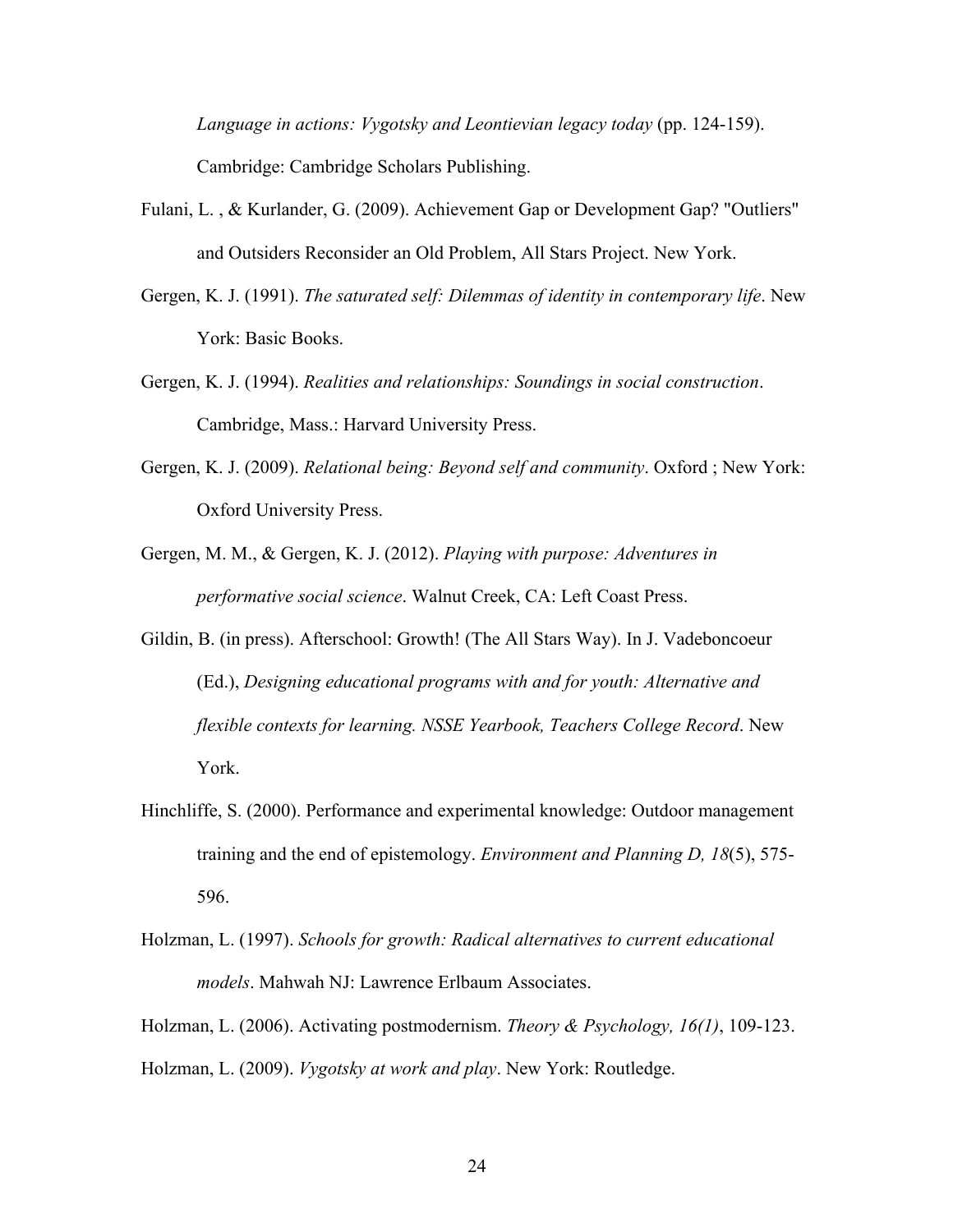- Holzman, L. (2010). Without creating ZPDs there is no creativity. In M. C. Connery, V. P. John-Steiner & A. Marjanovic-Shane (Eds.), *Vygotsky and creativity: A cultural-historical approach to play, meaning making and the arts* (pp. 27-39). New York: Peter Lang Publishing.
- Holzman, L., & Newman, F. (2012). Activity and performance (and their discourses) in social therapeutic method. In T. Strong & A. Lock (Eds.), *Discursive perspectives in therapeutic practice*. London: Oxford University Press.
- Iddings, A.C.D., & McCafferty, S.G. (2005). Language play and language learning: Creating zones of proximal development in a third-grade multilingual classroom. In A. E. Tyler, M. Takada, Y. Kim & D. Marinova (Eds.), *Language and use: Cognitive and discourse perspectives on language and language learning* (pp. 112-122). Washington, DC: Georgetown University Press.
- Kinginger, C. (2002). Defining the zone of proximal development in US foreign language education. *Applied Linguistics, 23*(2), 240-261.
- Lantolf, J.P., & Thorne, S. L. (2006). *Sociological theory and the genesis of second language development*. Oxford: Oxford University Press.
- Levitin, K. (1982). *One is not born a personality: Profiles of Soviet education psychologists*. Moscow: Progress Publishers.
- Lisle, A. M. (2010). *Reflexive practice: Dialectic encounter in psychology and education*: Xlibris Corporation.
- Lobman, C., & Lundquist, Matthew. (2007). *Unscripted learning: Using improv activities across the K-8 curriculum*. New York: Brunner-Routledge.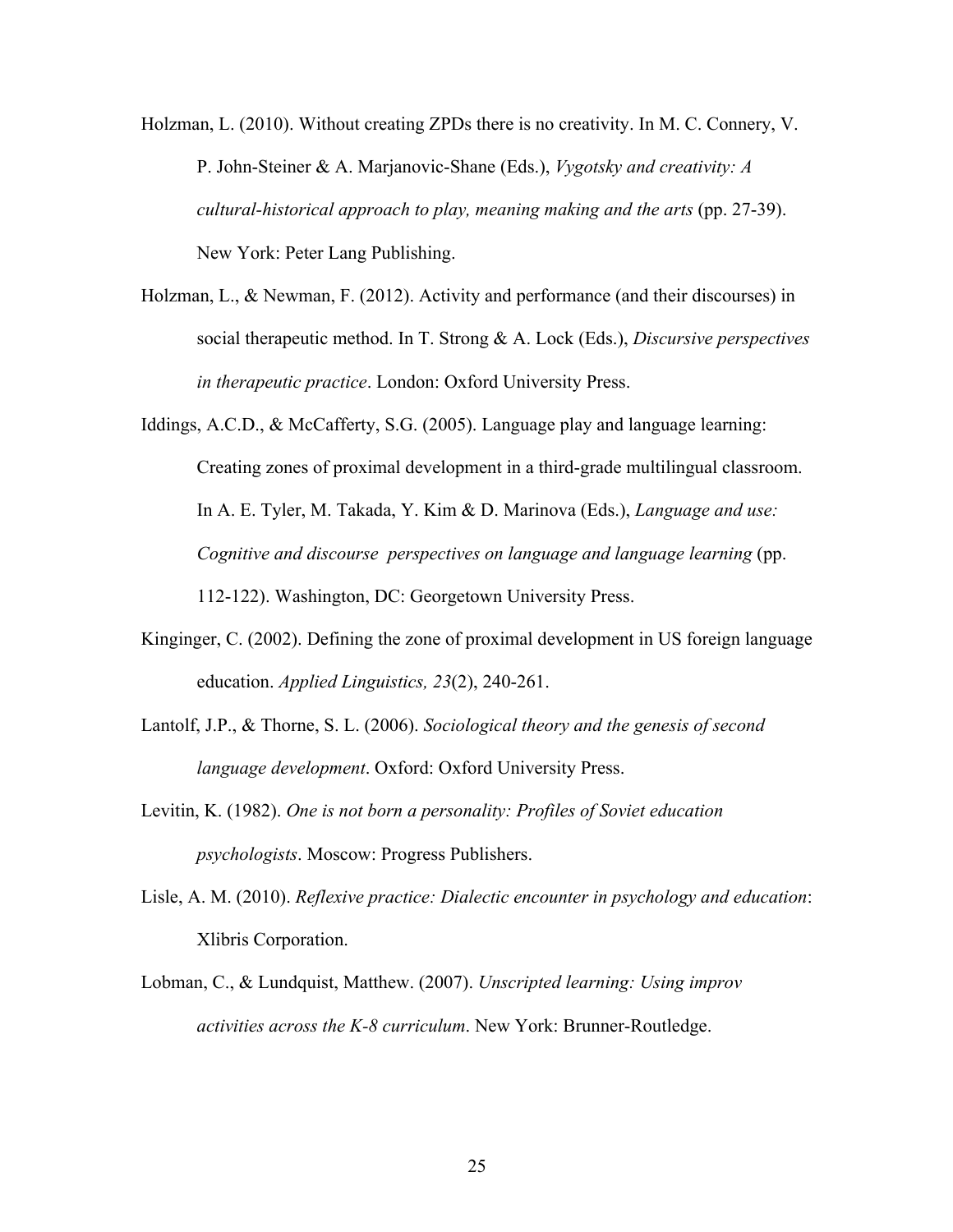- Lobman, C., & O'Neill, Barbara E (Eds.). (2011). *Play and performance* (Vol. 11). New York: University Press of America.
- Lock, A., & Strong, T. (2010). *Social constructionism: Sources and stirrings in theory and practice*. Cambridge; New York: Cambridge University Press.
- Martinez, Jaime E. (2011). *A performatory approach to teaching, learning and technology*. Rotterdam, The Netherlands: Sense Publishers.
- Marx, K., & Engels, F. (1973). *The German ideology*. New York: International Publisher.
- McCafferty, S.G. (2002). Gesture and creating zones of proximal development for second language learning. *The Modern Language Journal, 86*(2), 192-203.

McLeod, John. (1997). *Narrative and psychotherapy*. London: Sage.

- McNamee, S., & Gergen, K. J. (Eds.). (1992). *Therapy as social construction*. London: Sage.
- Monk, Gerald, Winslade, J., Crocket, K., & Epston, D. (1997). *Narrative therapy in practice: The archaeology of hope* (1st ed.). San Francisco: Jossey-Bass Publishers.
- Newman, F. (1999). *The Myth of Psychology*. Theatrical manuscript. East Side Institute. New York.
- Newman, F. (2008). Where is the magic in cognitive therapy? A philo/psychological investigation. In R. House & D. Loewenthal (Eds.), *Against and for CBT: Towards a constructive dialogue?* (pp. 218-232). Ross-on-Wye: PCCS Books.
- Newman, F., & Fulani, L. . (2011). Solving the Education Crisis in America: Let's Pretend, All Stars Project Special Report. New York.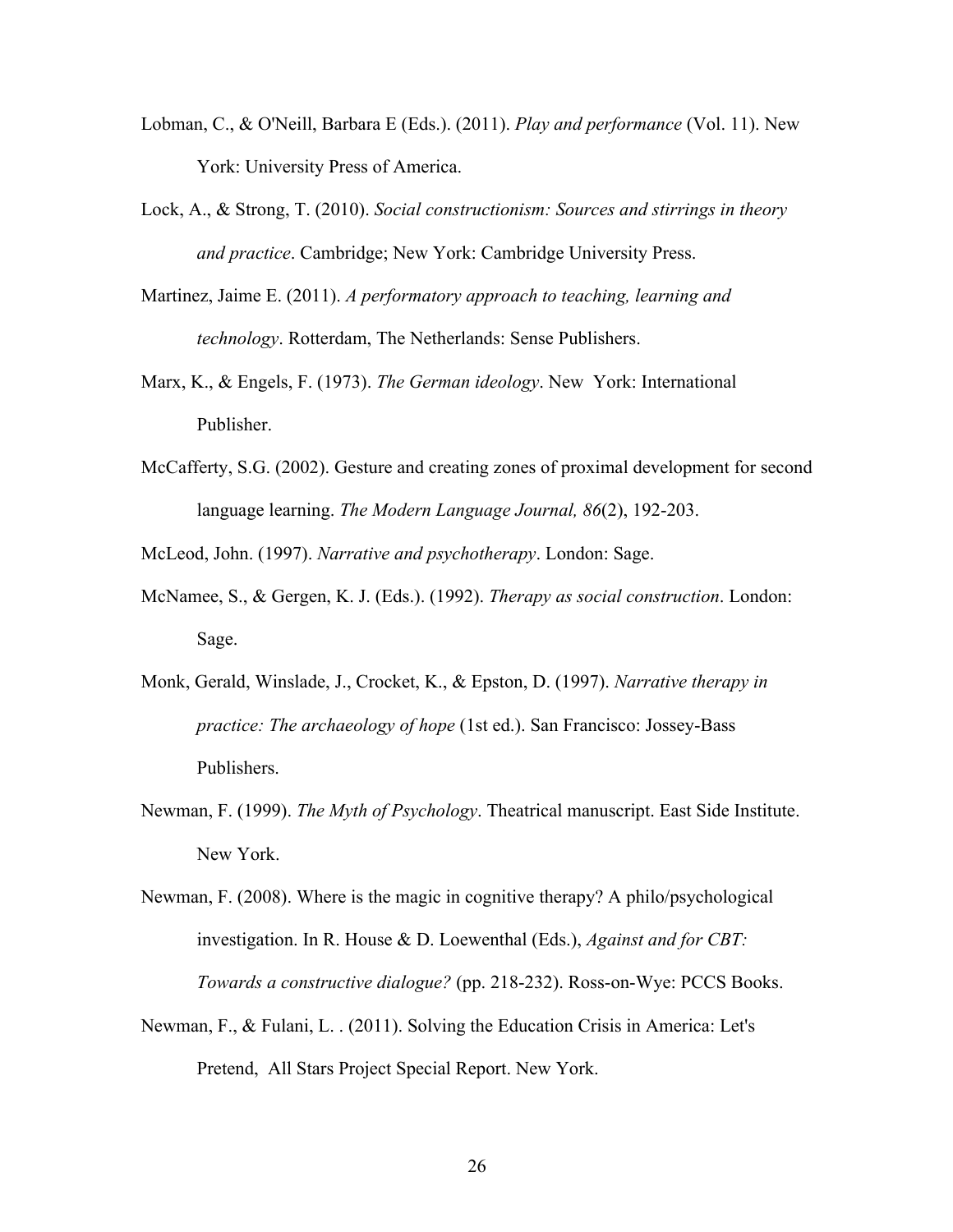- Newman, F., & Holzman, L. (1997). *The end of knowing: A new developmental way of learning*. London; New York: Routledge.
- Newman, F., & Holzman, L. (2003). All power to the developing. *Annual Review of Critical Psychology, 3*, 8-23.

Newman, F., & Holzman, L. (2004). Power, authority and pointless activity (The developmental discourse of social therapy). In T. Strong & D. Pare (Eds.), *Furthering talk: Advances in discursive therapies* (pp. 73-86). New York: Kluwer Academic Publishers.

- Newman, F., & Holzman, L. (2006/1996). *Unscientific psychology: A culturalperformatory approach to understanding human life*. Lincoln, NE: iUniverse Inc. (originally published Westport, CT: Praeger).
- Pare, D., & Larner, G. (Eds.). (2004). *Collaborative practice in psychology and therapy*. New York: Haworth Clinical Practice Press.
- Ramsey, C. (2007). Ethno-experiments: Creating robust inquiry and futures. *Research in Post-Compulsory Education, 12*(3), 377-390.
- Rosen, H., & Kuehlwein, K.T. (1996). *Constructing realities: Meaning-making perspectives for psychotherapists*. San Francisco: Jossey-Bass.
- Sabo-Flores, K. (2007). *Youth participatory evaluation: Strategies for engaging young people (Research methods for the social sciences)*. San Francisco: Jossey-Bass.
- Sawyer, K., John-Steiner, V. P., Moran, Seana, Feldman, David Henry, & Gardner, Howard, et. al. (2003). *Creativity and development*. New York, Oxford: Oxford University Press.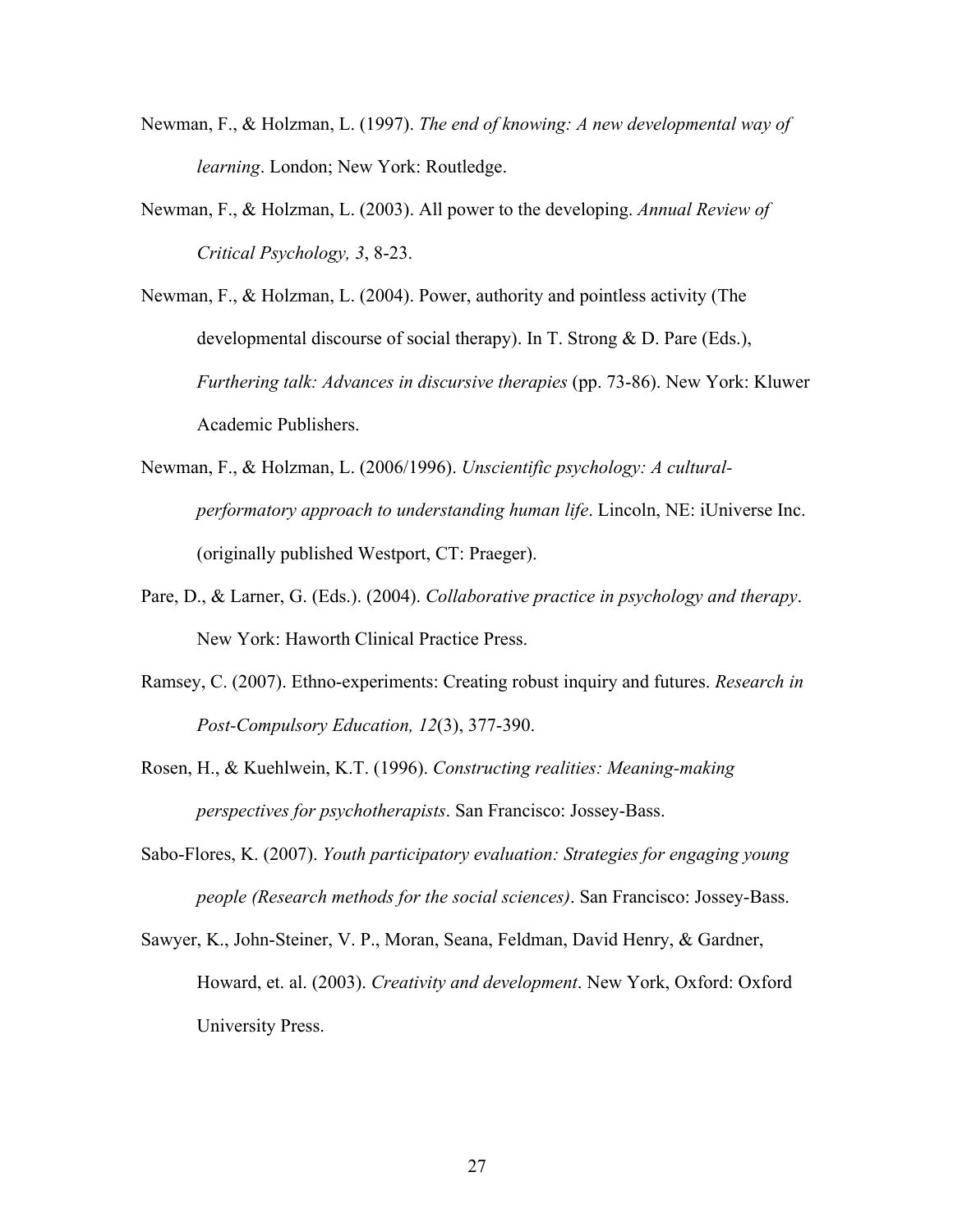- Sawyer, R. K. (2003). *Group creativity: Music, theater, collaboration*. Mahwah, NJ; London: Lawrence Erlbaum.
- Sawyer, R. K. (2007). *Group genius: The creative power of collaboration*. New York: Basic Books.
- Sawyer, R. K. (2012). *Explaining creativity: the science of human innovation* (2nd ed.). New York: Oxford University Press.

Shah-Shuja, M. (2008). *Zones of proletarian development*. London: OpenMute.

- Shotter, J. (1997). The social construction of our inner selves. *Journal of Constructivist Psychology, 10*(1), 7-24.
- Shotter, J. (2003). Real presences' meaning as living movement in a participatory world. *Theory & Psychology, 13*(4), 435-468.
- Shotter, J. (2008). *Conversational realitites revisited: Life, language, body and world*. Chagrin Falls, OH: Taos Institute Publications.
- Shotter, J., & Billig, M. (1998). A Bakhtinian psychology: From out of the heads of individuals and into the dialogues between them. In M. Mayerfield Bell & M. Gardiner (Eds.), *Bakhtin and the human sciences* (pp. 13-29). London and Thousand Oaks, CA: Sage.
- Ste, Zdravo da. (2012). Retrieved January 31, 2013, from http://zdravodaste.org.rs and http://zdravodaste.org.rs/en/
- Strong, T., & Lock, A. (Eds.). (2012). *Discursive perspectives in therapeutic practices*. London: Oxford University Press.
- Strong, T., & Pare, D. . (2004). *Furthering talk: Advances in the discursive therapies*. New York: Kluwer Academic.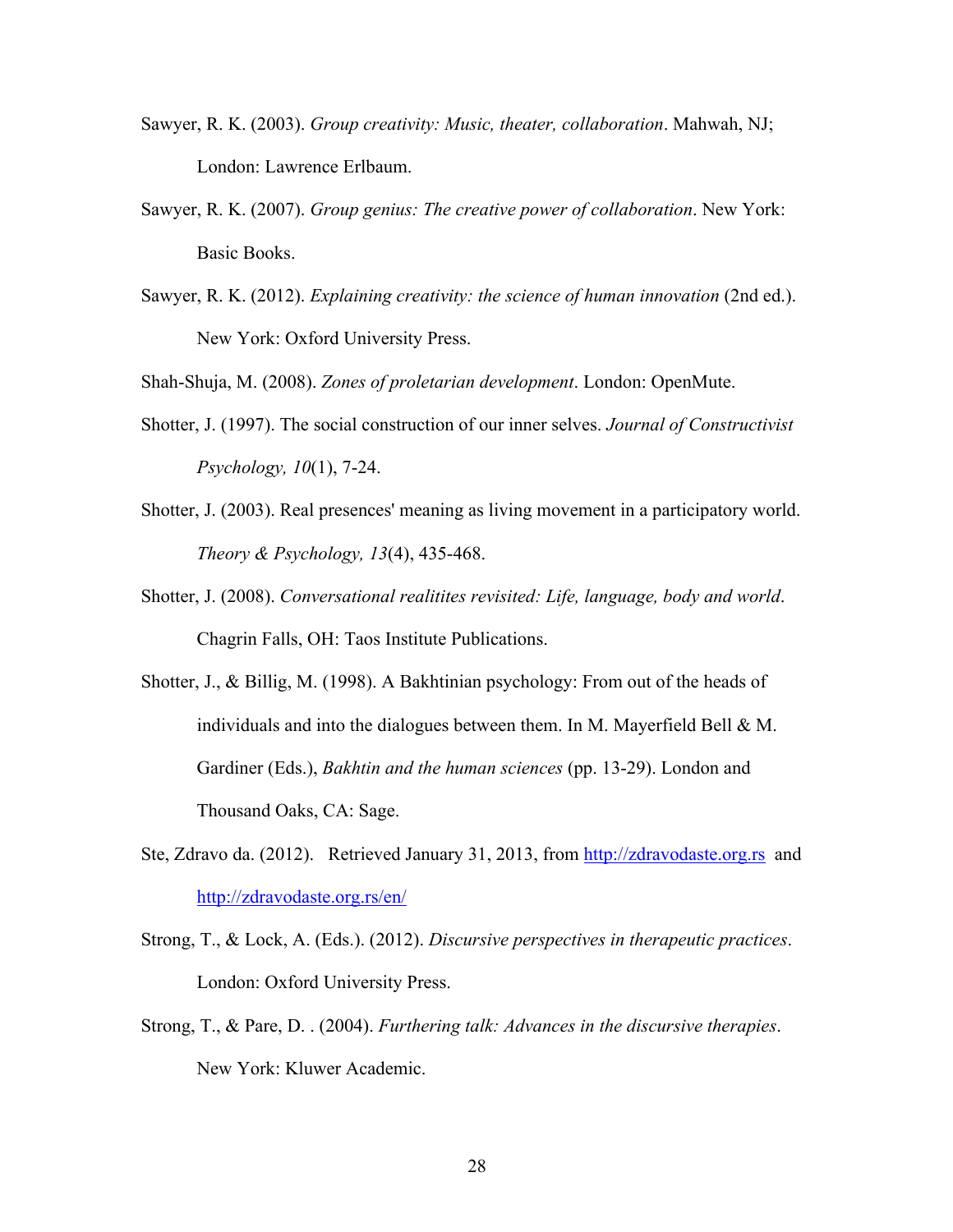- TEDBlog. (2012). The 20 most-watched TED Talks to date. Retrieved January 31, 2013, from http://blog.ted.com/2012/08/21/the-20-most-watched-ted-talks-todate/
- Thorne, S. L. (2005). Epistemology, politics and ethics in sociocultural theory. *The Modern Language Journal, 89*(3), 393-409.
- Travers, A. (2002). Postmodern research, postmodern practice: Studying the barriers to cyberliteracy among mentally disabled women. *Sociological Practice: A Journal of Clinical and Applied Sociology, 4*(4), 279-291.
- Vianna, E., & Stetsenko, A. (2011). Connecting learning and identity development through a transformative activist stance: Application in adolescent development in a child welfare program. *Human development, 54*(5), 313-338.
- Vygotsky, L. S. (1971). *The psychology of art*. Cambridge, MA: M.I.T. Press.
- Vygotsky, L. S. (1978). *Mind in society*. Cambridge MA: Harvard University Press.
- Vygotsky, L. S. (1987). *The collected works of L. S. Vygotsky, Volumn 1: Problems of general psychology*. New York: Plenum.
- Vygotsky, L. S. (1993). *The collected works od L.S. Vygotsky, Volumn 2, The fundamentals of defectology*. New York: Plenum.
- Vygotsky, L. S. (1997). *The collected works of L. S. Vygotsky, Volume 4*. New York: Plenum.
- White, M. (2007). *Maps of narrative practice*. New York: W. W. Norton.
- White, M., & Epston, D. (1990). *Narrative means to therapeutic ends*. New York: W.W.Norton.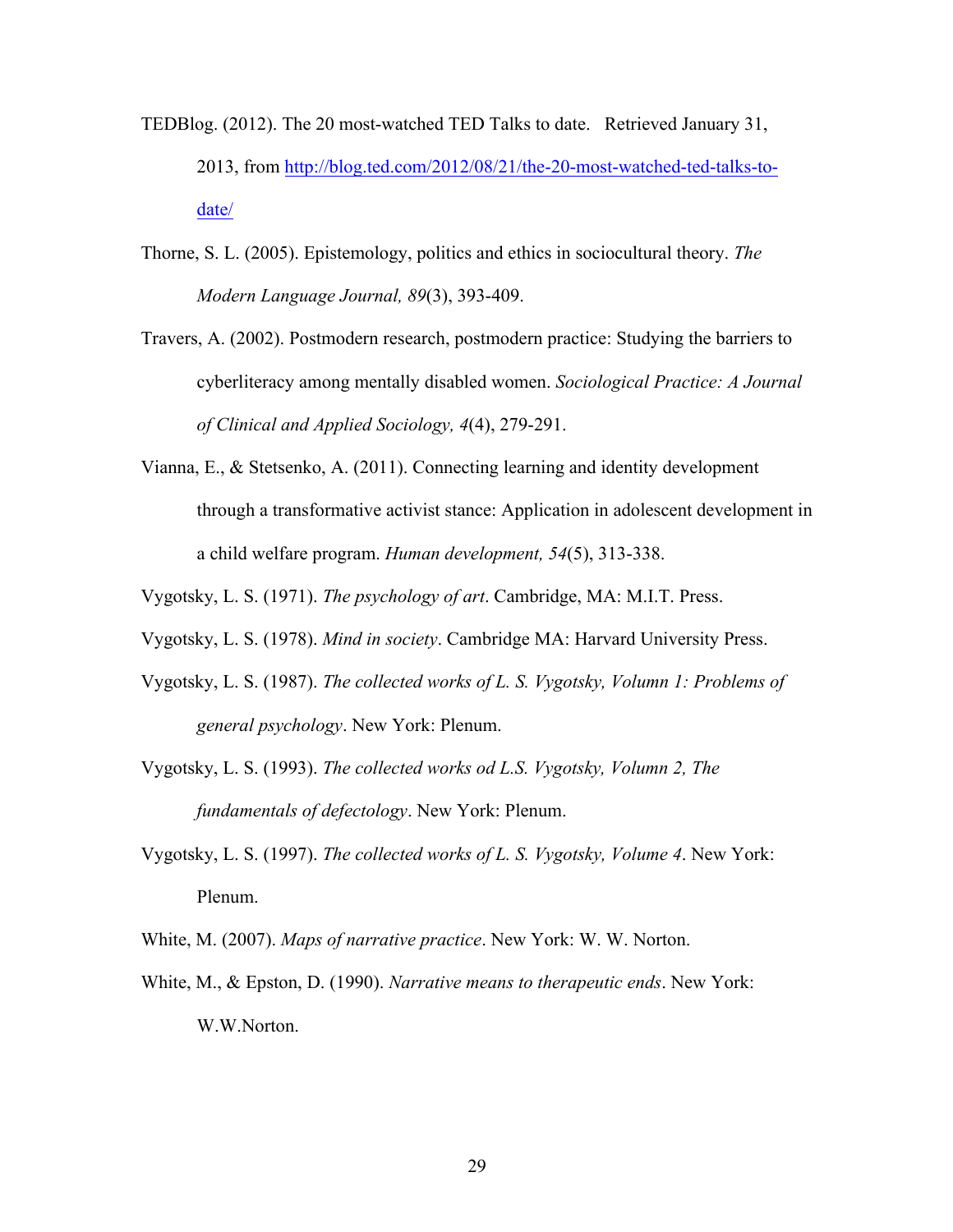Wittgenstein, L. (1958). *Philosophical investigations, 3rd edition. Translated by G.E.M.* 

*Anscombe*. Upper Saddle River, NJ: Prentice Hall.

## Notes

 $\overline{a}$ 

 $<sup>1</sup>$  Despite the increasing breadth of familiarity with Vygotsky in the last two decades,</sup> most books and research articles remain focused on educational theory and the in-school learning of children. Among the books written for educators, teacher educators and/or educational psychologists are: Berk and Winsler's' *Scaffolding Children's Learning: Vygotsky and Early Childhood Education* (1995); Moll's *Vygotsky and Education* (1992); Kozulin's *Vygotsky's Educational Theory in Cultural Context* (2003); Robbins' Vygotsky's Psychology-Philosophy: A Metaphor for Language Theory and Learning (2001) and *Vygotsky's and A.A. Leontiev's Semiotics and Psycholinguistics:Applications for Education, Second Language Acquisition and Theories of Language* (2003); Langford's *Vygotsky's Developmental and Educational Psychology* (2005); Daniels' *Vygotsky and Pedagogy* (2001). The collections of essays in Daniels, Cole and Wertsch's *The Cambridge Companion to Vygotsky* (2007) and Daniels' *Introduction to Vygotsky*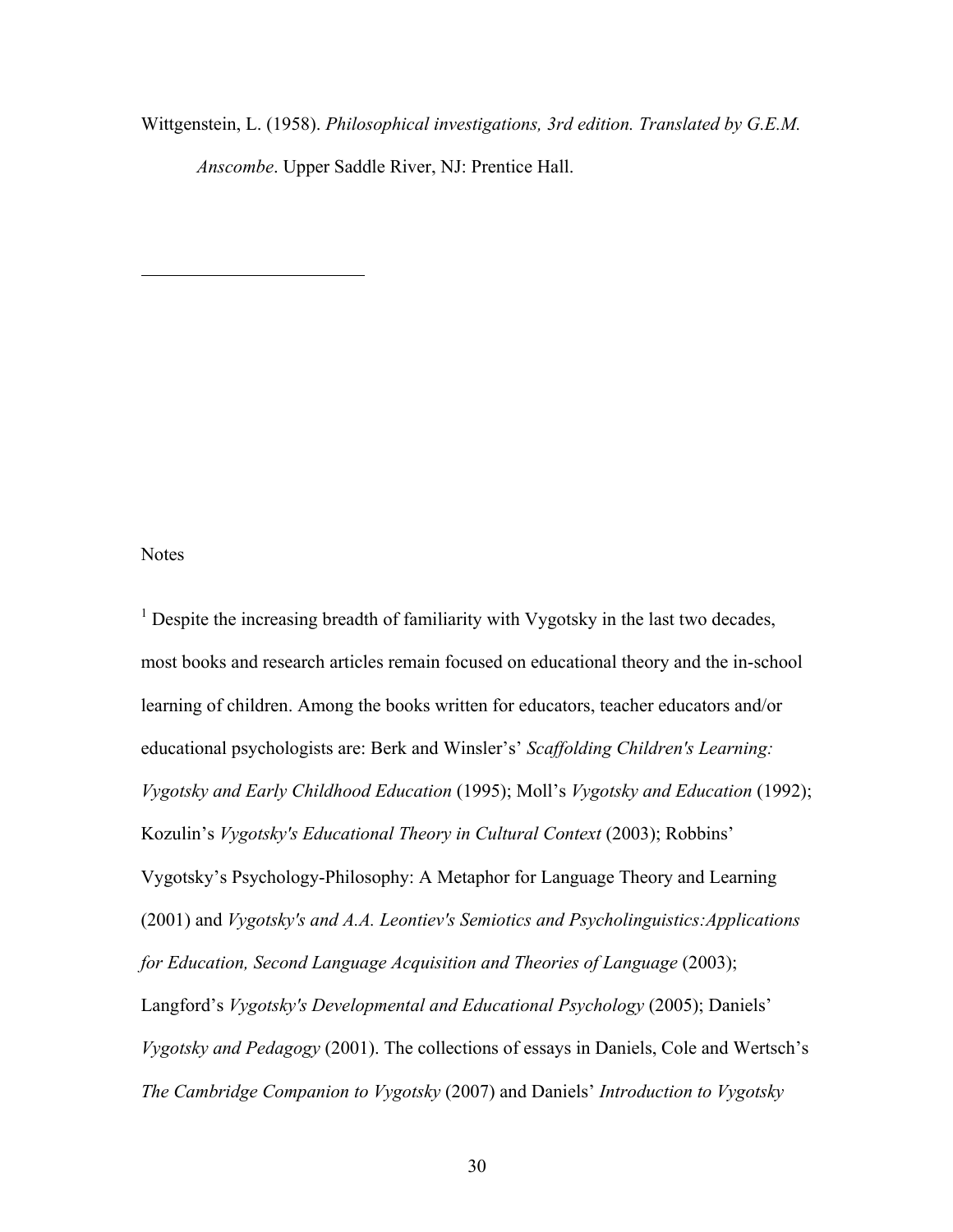(2005), while somewhat broader, are still education-oriented. Even the recent collection by Connery, John-Steiner and Marjanovic-Shane, *Vygotsky and Creativity* (2010), which is one of the few texts that deals with practices inspired by Vygotsky writings on play, the arts and culture, has an educational focus. Going beyond education is Daniels' *Vygotsky and Research* (2008), which relates to the social sciences. My own *Vygotsky at Work and Play* (2008) describes the practices influenced by the ideas presented in *LVRS* in psychotherapy, schools, outside of school youth development programs, and the workplace.

<u>.</u>

<sup>2</sup> Decades earlier, Scriber and Cole made a similar point, noting that Vygotsky's sociocultural approach "represents an attempt to extend to the domain of psychology Marx's thesis that man has no fixed human nature but continually makes himself and his consciousness through productive activity" (Cole & Scribner, 1974, p. 31). This was not the Vygotsky that came to be known in educational circles, however.

<sup>3</sup> While Vygotsky himself was intensely interested in theatre and his work *The Psychology of Art* (1971) is of great interest, he did not (as far as we can tell from his published writings) make a connections between play and plays on the stage/performance.

<sup>4</sup> In addition to Gergen's voluminous writings on social constructionism (most recent are (K. J. Gergen, 2009; M. M. Gergen & Gergen, 2012), Shotter has been a leading theoretical voice in exploring the relational basis of human subjectivity and the "otherness" in human relations in general and, more recently, in psychotherapy, bringing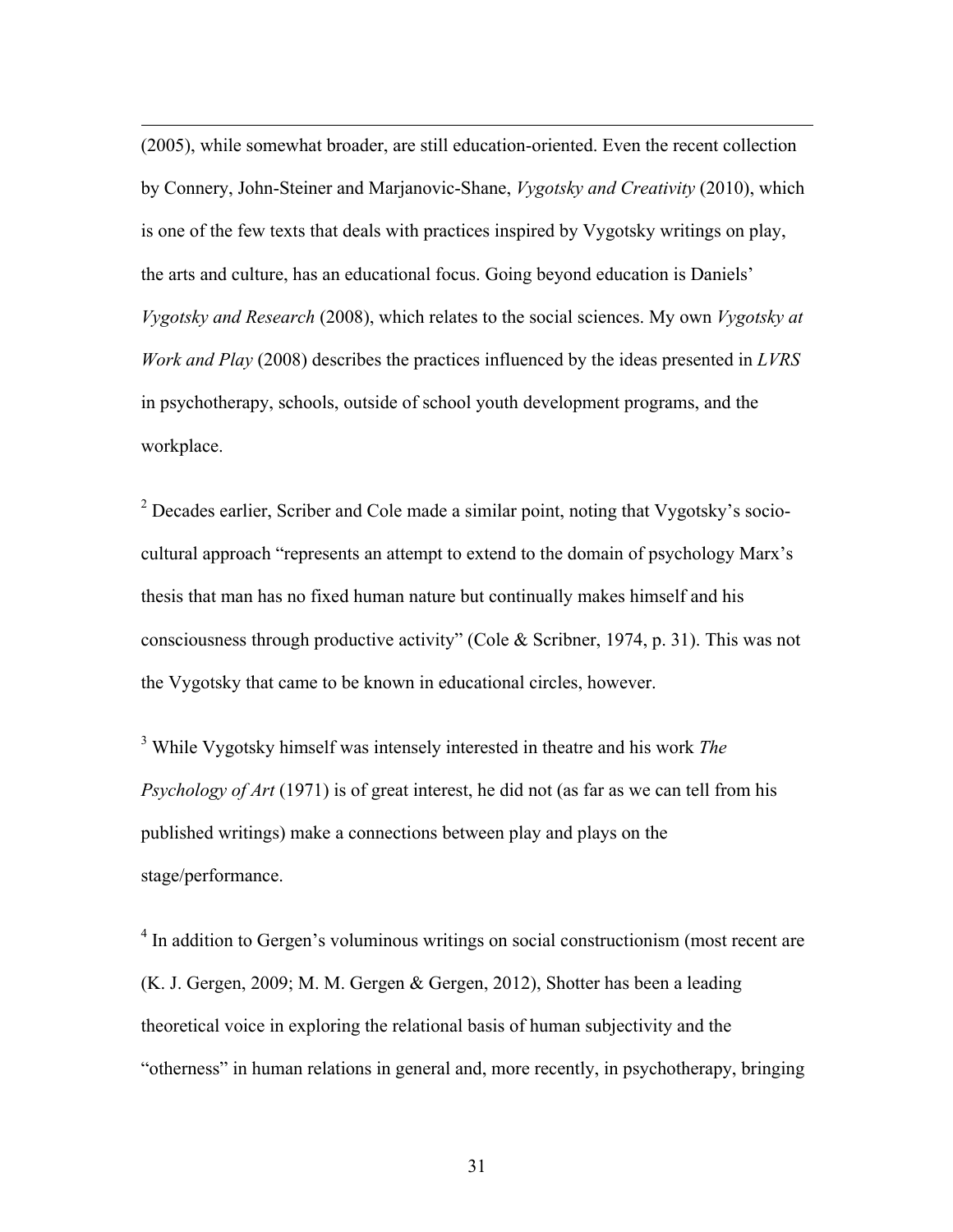into his work Wittgenstein, Vygotsky, Voloshinov and Bakhtin (Shotter, 1997, 2003, 2008; Shotter & Billig, 1998). Lock and Strong are also prolific writers in this regard. Notably, their *Social Constructionism: Sources and Stirrings in Theory and Practice* (2010) includes a full chapter on Vygotsky. In the years since McNamee and Gergen published the collection of essays, *Therapy as Social Construction* (1992), relational, meaning-making and non-objective counseling and therapy practices have also come to be known as collaborative (Anderson, 1997; Anderson & Gehart, 2007), discursive (Pare & Larner, 2004; Strong & Lock, 2012; Strong & Pare, 2004), and narrative (McLeod, 1997; Monk, Winslade, Crocket, & Epston, 1997; Rosen & Kuehlwein, 1996; White, 2007; White & Epston, 1990).

<u>.</u>

<sup>5</sup> Vygotskian John-Steiner has been in the forefront in her own research and as co-editor of two volumes [*Creativity and Development* (2003) and *Vygotsky and Creativity: A Cultural-Historical Approach to Play, Meaning Making and the Arts* (2010)]. Sawyer, a former jazz musician, has been writing about creativity and improvisation for diverse audiences for years (R. K. Sawyer, 2003, 2007, 2012). Among the newer voices are some of Newman's and my former students who emphasize theatrical performance and improvisation as forms of play with great potential in bringing creativity back to life in schools—Martinez on teaching and learning technology (2011); Lobman and Lundquist on improv exercises for classrooms (2007); and Lobman, O'Neill's and their (Thorne, 2005)contributors on play and performance across settings (2011). Additionally, scholars are collaborating across institution and nation state in ongoing research and interventions projects that bring creativity and play to teachers, students and vulnerable populations